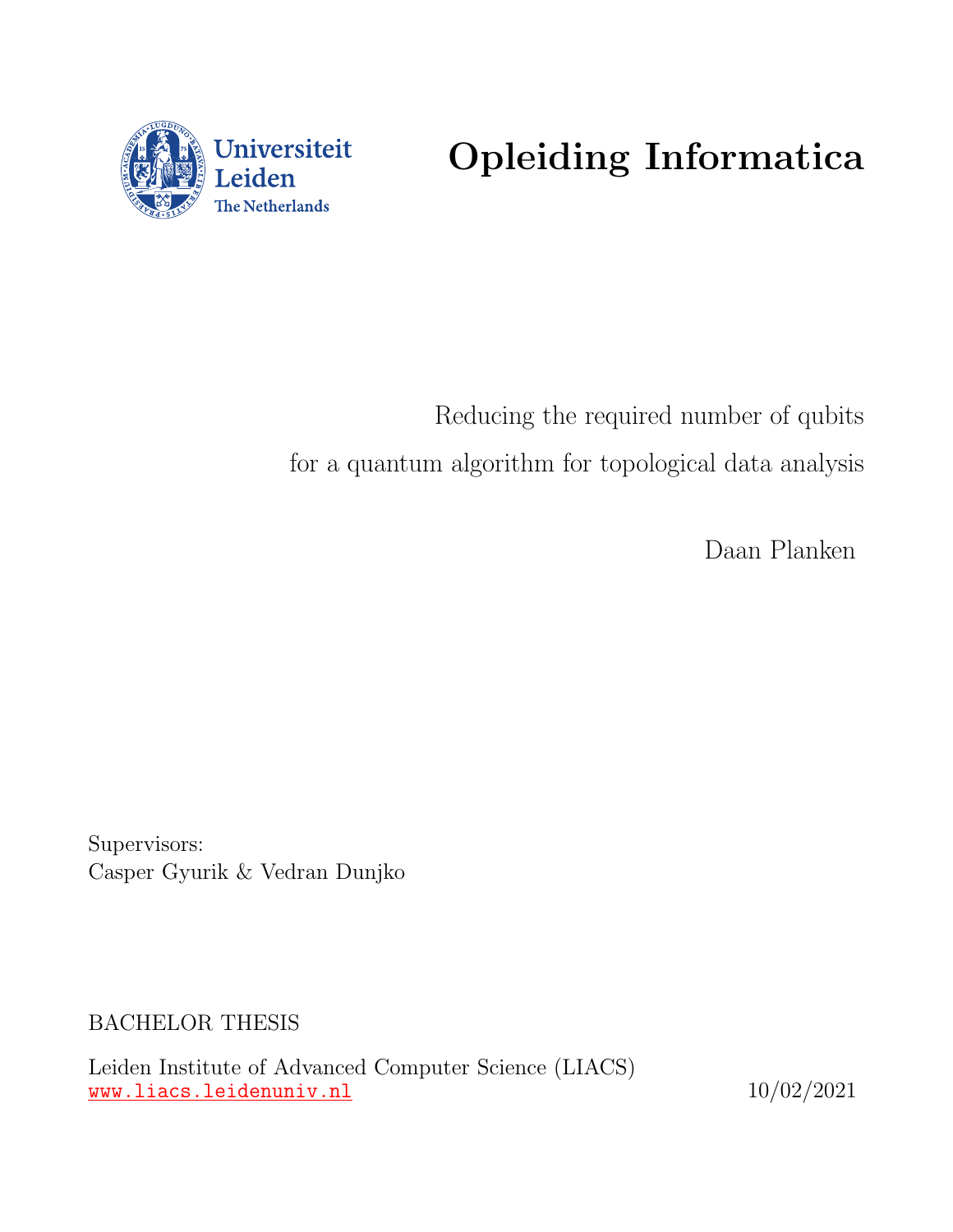#### Abstract

Quantum computers have been researched for years, with quantum algorithms promising large speedups over classical algorithms. However, since quantum computers with many gates or many qubits are hard to build, there is a need to look at methods to reduce the number of required gates or qubits by optimizing existing algorithms.

In this thesis we look at an algorithm for topological data analysis that estimates the so-called Betti numbers of a dataset. The k-th Betti number of a dataset is equal to the number of k-dimensional "holes" the dataset has. These Betti numbers can provide insight about the dataset, and have a wide variety of uses. In this bachelor thesis we show a way to reduce the number of ancilla qubits required for quantum phase estimation, an integral part of the algorithm. We also determine the time complexity of the changed algorithm, and compare this to the time complexity of the original algorithm.

# **Contents**

| $\mathbf 1$             |     | Introduction                                                                                                                                                                                                                   | $\mathbf{1}$   |
|-------------------------|-----|--------------------------------------------------------------------------------------------------------------------------------------------------------------------------------------------------------------------------------|----------------|
| $\overline{2}$          |     | <b>Quantum</b> computers                                                                                                                                                                                                       | $\mathbf{1}$   |
|                         | 2.1 |                                                                                                                                                                                                                                | $\mathbf{1}$   |
|                         | 2.2 |                                                                                                                                                                                                                                | <sup>2</sup>   |
|                         |     |                                                                                                                                                                                                                                | -3             |
|                         | 2.3 |                                                                                                                                                                                                                                | 3              |
|                         | 2.4 |                                                                                                                                                                                                                                | $\overline{4}$ |
|                         |     |                                                                                                                                                                                                                                | $-5$           |
|                         | 2.5 |                                                                                                                                                                                                                                | -5             |
|                         | 2.6 |                                                                                                                                                                                                                                |                |
| $\overline{\mathbf{3}}$ |     | <b>Topological data analysis</b>                                                                                                                                                                                               | 6              |
|                         | 3.1 |                                                                                                                                                                                                                                |                |
|                         | 3.2 | Boundary map received to the contract of the contract of the contract of the contract of the contract of the contract of the contract of the contract of the contract of the contract of the contract of the contract of the c | -7             |
|                         | 3.3 |                                                                                                                                                                                                                                |                |
|                         | 3.4 |                                                                                                                                                                                                                                | 8              |
| $\overline{\mathbf{4}}$ |     | The quantum algorithm for estimating Betti numbers                                                                                                                                                                             | 9              |
|                         | 4.1 | State preparation $\ldots \ldots \ldots \ldots \ldots \ldots \ldots \ldots \ldots \ldots \ldots \ldots$                                                                                                                        |                |
|                         |     |                                                                                                                                                                                                                                |                |
|                         | 4.2 |                                                                                                                                                                                                                                |                |
|                         | 4.3 |                                                                                                                                                                                                                                |                |
|                         |     | 4.3.1                                                                                                                                                                                                                          |                |
|                         | 4.4 |                                                                                                                                                                                                                                |                |
|                         |     | 4.4.1                                                                                                                                                                                                                          |                |
|                         | 4.5 | Complexity of the quantum algorithm for Betti number estimation 14                                                                                                                                                             |                |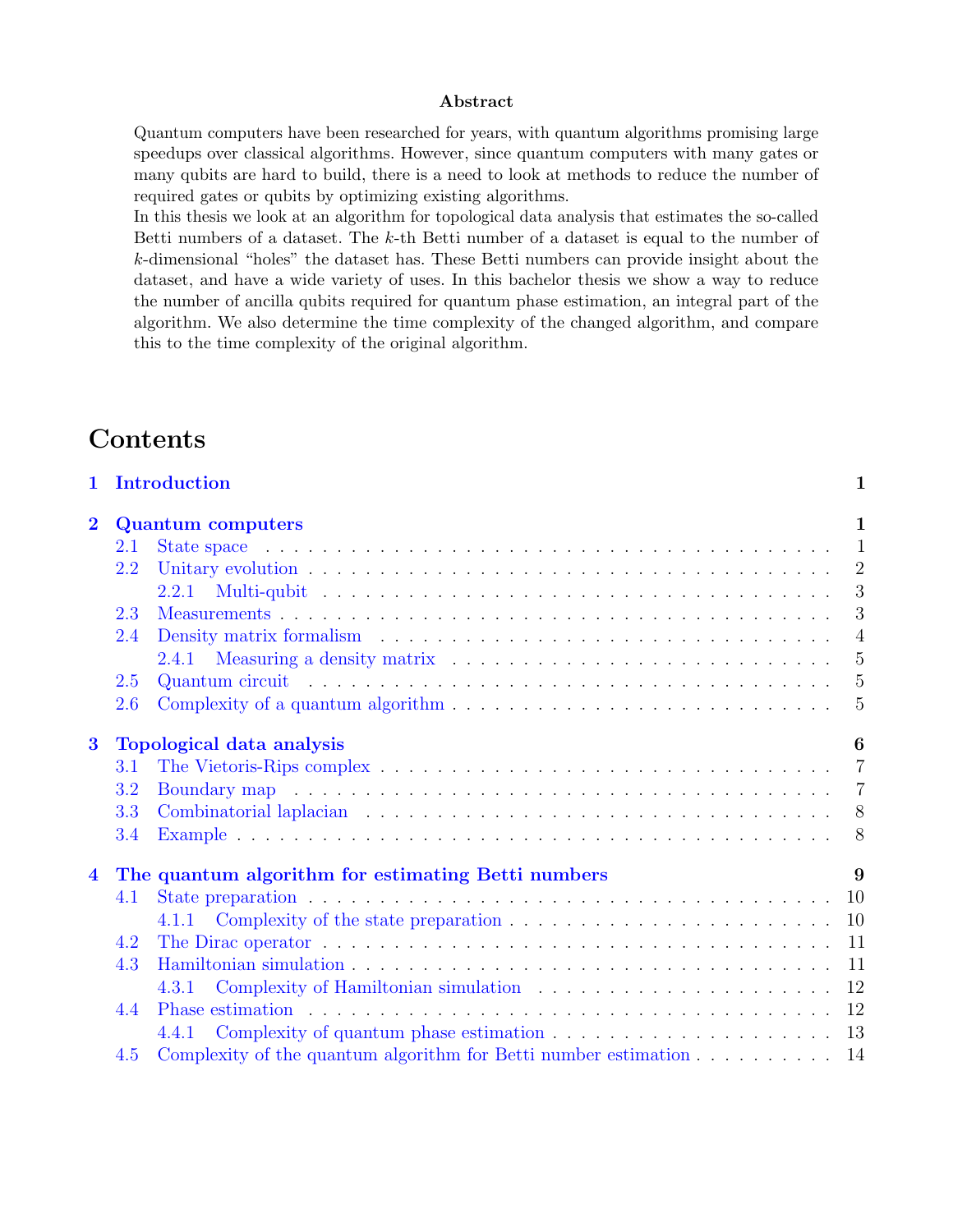| $5^{\circ}$ |                                       | Reducing the number of qubits                                                                                 | 14 |  |  |
|-------------|---------------------------------------|---------------------------------------------------------------------------------------------------------------|----|--|--|
|             | 5.1                                   |                                                                                                               |    |  |  |
|             | 5.2                                   |                                                                                                               |    |  |  |
|             | 5.3                                   |                                                                                                               |    |  |  |
|             | 5.4                                   |                                                                                                               |    |  |  |
|             | 5.5                                   |                                                                                                               |    |  |  |
|             | 5.6                                   |                                                                                                               |    |  |  |
|             | 5.7                                   |                                                                                                               |    |  |  |
|             | 5.8                                   | Estimating the integral $\ldots \ldots \ldots \ldots \ldots \ldots \ldots \ldots \ldots \ldots \ldots \ldots$ |    |  |  |
| 6           | Complexity of the new algorithm<br>21 |                                                                                                               |    |  |  |
|             | 6.1                                   | Error of the average of random variables $\ldots \ldots \ldots \ldots \ldots \ldots \ldots \ldots \ldots 21$  |    |  |  |
|             | 6.2                                   |                                                                                                               |    |  |  |
|             | 6.3                                   |                                                                                                               |    |  |  |
|             | 6.4                                   |                                                                                                               |    |  |  |
|             | 6.5                                   |                                                                                                               |    |  |  |
|             |                                       | <b>Conclusions and Further Research</b>                                                                       | 24 |  |  |
|             | <b>References</b>                     |                                                                                                               |    |  |  |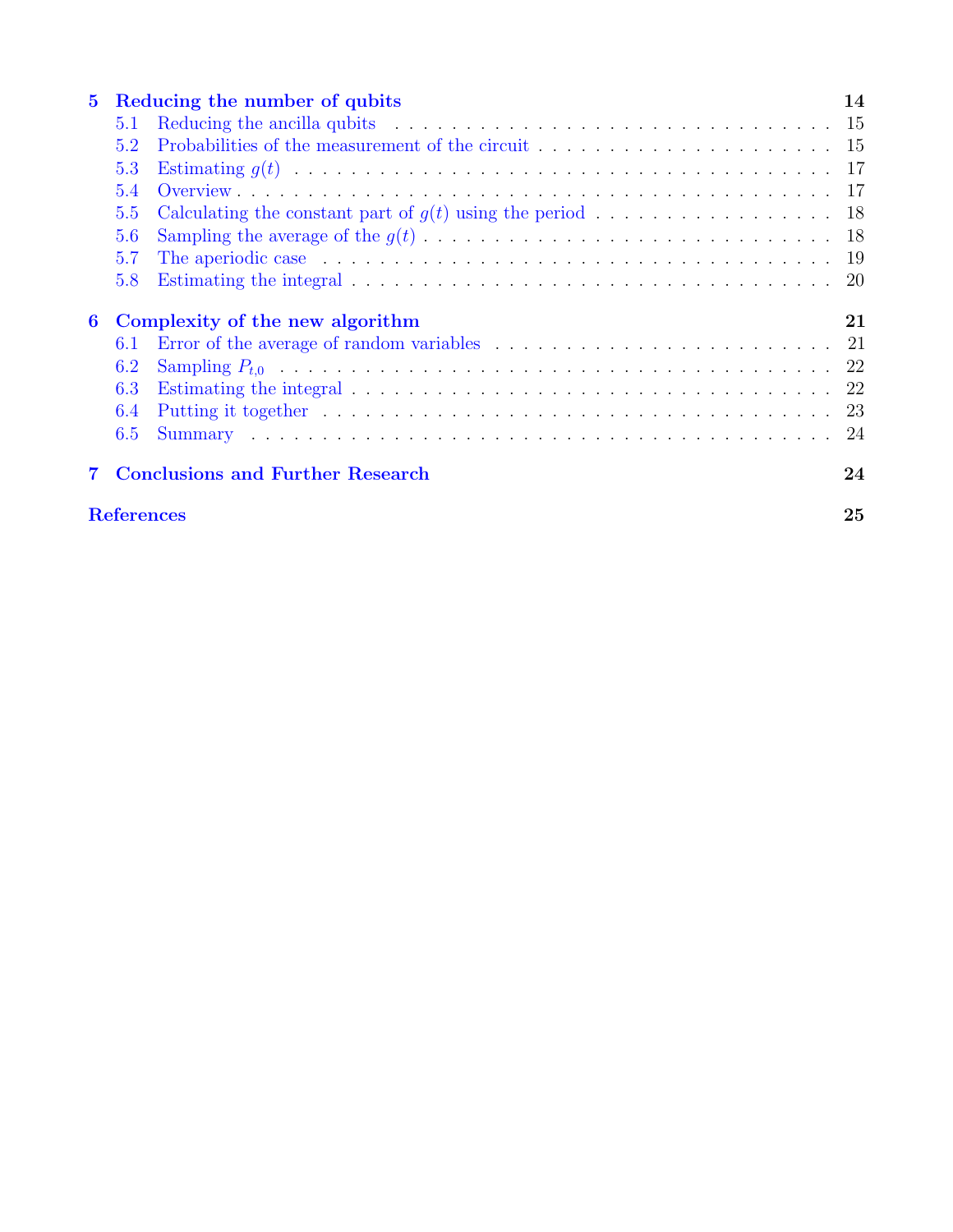# <span id="page-3-0"></span>1 Introduction

Quantum computers have for a long time been hailed as the next step in computing, promising exponential speed ups compared to classical (non-quantum) computers, with many algorithms being developed for them.

However, at the moment, the biggest quantum computer has only 53 qubits [\[AAB](#page-27-1)<sup>+</sup>19]. On top of that, this quantum computer, called the Sycamore processor, cannot be used as a general purpose quantum comptuter, since its gates are very limited, because they are noisy, and can only implement a limit set of quantum gates. However, fortunately, quantum computers are projected to have an increasing number of qubits in the coming years, while also increase their gate reliability and usability, and decreasing the noise, and it is expected that we enter the so-called NISQ era [\[Pre18\]](#page-27-2). NISQ stands for Noisy Intermediate Scale Quantum. Here noisy refers to the fact that qubits, the "bits" of a quantum computer, and gates are very error prone, and the intermediate scale refers to the fact that these quantum computers will not have many qubits, only between fifty and around a thousand. Despite these limitations, recently the Sycamore processor has achieved what is known as quantum supremacy, meaning that it can perform calculations that take (practically) infinitely on a classical super computer  $[ABAB^+19]$ . However, the task this quantum computer performed was purely synthetic, and did not calculate anything useful. We are therefore looking for a quantum algorithm that can be executed on a NISQ quantum computer, and that actually computes something with a real world application.

Since the NISQ quantum computers will be very limited in both the number of qubits and the number of gates, it is important that in order to find one such algorithm, we look at ways to both reduce the number of qubits and the number of gates required for existing algorithms. This way the already developed algorithms can be executed sooner, without having to wait for quantum computers to be as advanced.

One candidate algorithm is an algorithm for topological data analysis. This algorithm, called the LGZ algorithm, is used to esimate the so-called Betti numbers, where the k-th Betti number is essentially the number of k-dimensional "holes" a dataset has. In this bachelor thesis, we will look at the LGZ algorithm, and reduce the number of qubits required for a part of this algorithm called quantum phase estimation. In addition, we look at the complexity of the resulting algorithm, and compare it to the existing algorithm.

## <span id="page-3-1"></span>2 Quantum computers

In order to talk about what is going on inside a quantum computer, we need a mathematical model to describe its states and transitions, similar to how boolean algebra describes the states and transitions of classical computers. The language of this model is complex linear algebra.

## <span id="page-3-2"></span>2.1 State space

On a classical computer, the state space is given by the values of the bits in the computer. These values can be 0 or 1. Quantum computers do not use normal bits, instead, they use a special kind of bit called a qubit. Where as a classical bit can only take the values 0 and 1, a qubit can be in a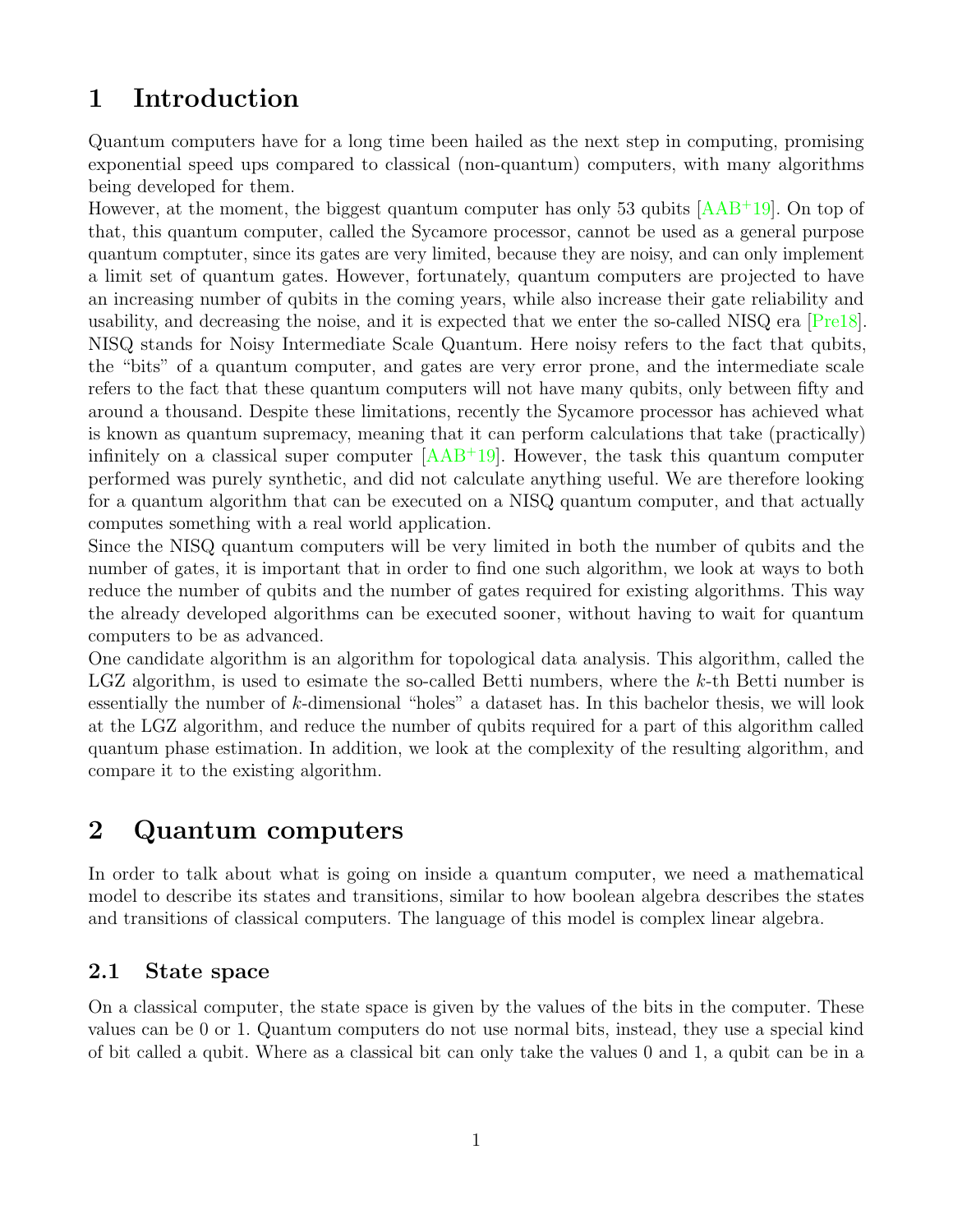lot of different states: the state of a qubit can be written as

$$
\alpha_0|0\rangle + \alpha_1|1\rangle
$$

where  $\alpha_0, \alpha_1 \in \mathbb{C}$  and  $|\alpha_0|^2 + |\alpha_1|^2 = 1$ . Here  $|0\rangle = \begin{bmatrix} 1 \\ 0 \end{bmatrix}$  $\overline{0}$ 1 and  $|1\rangle =$  $\lceil 0$ 1  $\Big]$  are vectors in  $\mathbb{C}^2$ , forming an orthonormal basis, written as so-called ket vectors using what is known as the bra-ket, or Dirac, notation. This notation, stemming from physics, is used in quantum computing to denote vectors. So we could write  $|\phi\rangle = \alpha_0 |0\rangle + \alpha_1 |1\rangle$ , with  $|\phi\rangle \in \mathbb{C}^2$ .

In order to describe multi qubit systems, we make use of the tensor product. We write  $|00\rangle$  or  $|0\rangle|0\rangle$ for  $|0\rangle \otimes |0\rangle$ . Then we can write state vector in an n qubit quantum computer as  $\sum_{x \in \{0,1\}^n} \alpha_x |x\rangle$ , where x sums over all strings of zeroes and ones of length n, satisfying  $\sum_{x \in \{0,1\}^n} |\alpha_x|^2 = 1$ . Here the  $|x\rangle$  are the basis vectors, and in traditional linear algebra notation we have  $|00...00\rangle = [1, 0, ..., 0]^T$ ,  $|00...01\rangle = [0, 1, 0, ..., 0]^\top$ , etc.

Note that for n qubits, this results in  $2^n$  basis states. This is the reason that classically simulating a quantum computer is hard. The  $\alpha_x$  are called the quantum amplitudes. An example of this for  $n = 2$  is given by

$$
|\phi\rangle = \alpha_{00}|00\rangle + \alpha_{01}|01\rangle + \alpha_{10}|10\rangle + \alpha_{11}|11\rangle
$$

with  $|\alpha_{00}|^2 + |\alpha_{01}|^2 + |\alpha_{10}|^2 + |\alpha_{11}|^2 = 1$ . So  $|\phi\rangle$  is a state vector for 2 qubits.

#### <span id="page-4-0"></span>2.2 Unitary evolution

Just like normal bits, qubits are useless without a way to change their values. If we only consider one-bit gates, classically there is only one non-trivial option: we invert the value of the bit, a NOT gate. But since qubits can have more than one value, the one qubit gates are also a lot more interesting.

Since every qubit is of the form  $\alpha_0|0\rangle + \alpha_1|1\rangle$ , it's tempting to think that we can simply describe what happens with  $|0\rangle$  and  $|1\rangle$ , the basis vectors, in order to describe what happens when we apply the gate to any qubit. While this is true, we do need to be careful, since the resulting qubit  $\alpha'_0|0\rangle + \alpha'_1|1\rangle$  also needs to satisfy  $|\alpha'_0|^2 + |\alpha'_1|^2 = 1$ . It turns out that all linear operations that satisfy this condition can be implemented as a single qubit gate, and can be described by the complex matrices

$$
U = \begin{bmatrix} u_{00} & u_{01} \\ u_{10} & u_{11} \end{bmatrix}
$$

that satisfy  $UU^{\dagger} = \mathbb{I}$ , the so-called unitary matrices.

Some unitary matrices are especially important, and are among the standard gates used in quantum computing, such as the Hadamard gate

$$
H = \frac{1}{\sqrt{2}} \begin{bmatrix} 1 & 1 \\ 1 & -1 \end{bmatrix}.
$$

With this gate we get that  $H|0\rangle = \frac{1}{\sqrt{2}}$  $\frac{1}{2}(|0\rangle + |1\rangle)$ , which is also written as  $|+\rangle$ . We also have that  $H|1\rangle = \frac{1}{\sqrt{2}}$  $\frac{1}{2}(|0\rangle - |1\rangle)$ , which is, perhaps not surprisingly, written as  $|-\rangle$ . Together,  $|+\rangle$  and  $|-\rangle$  also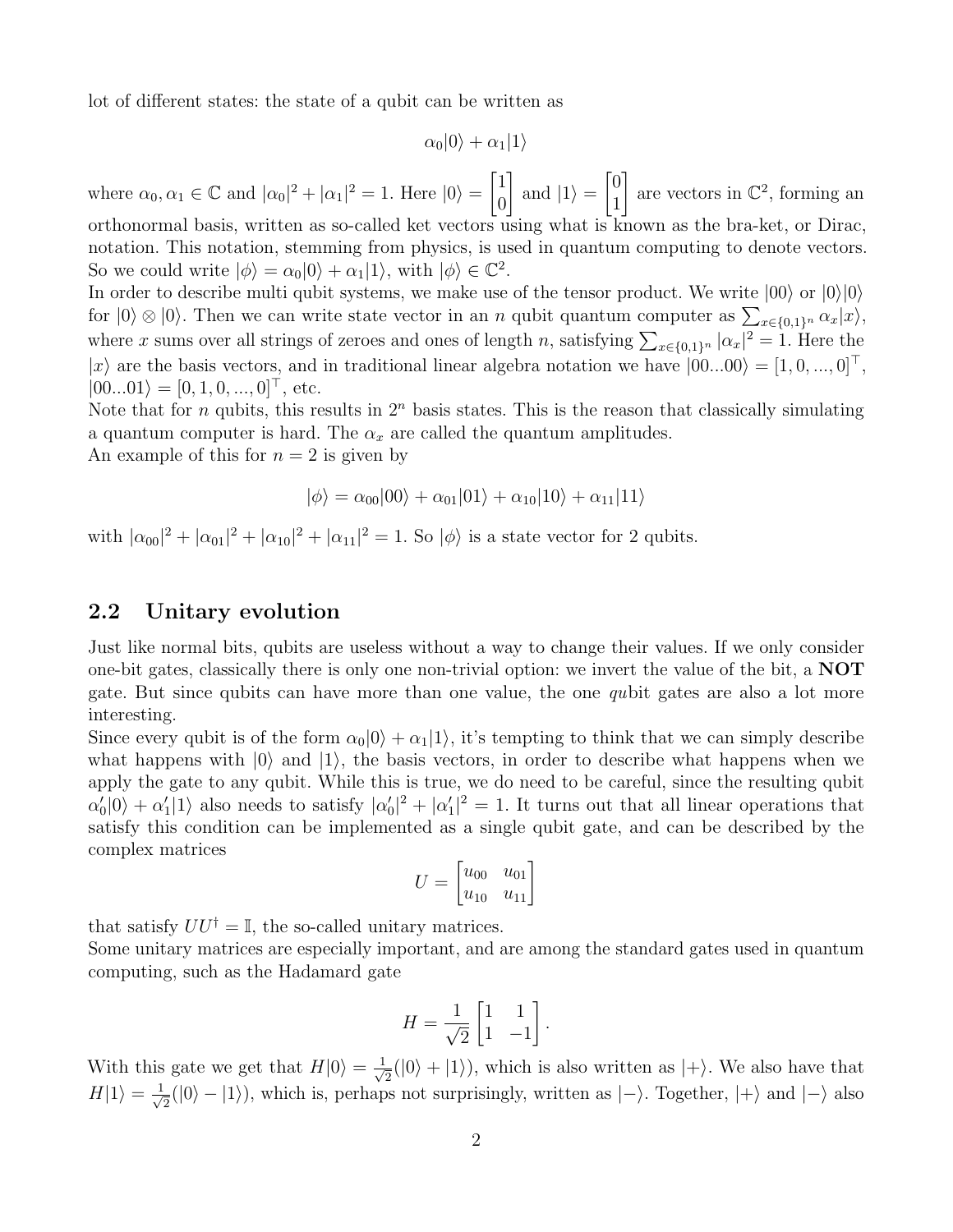form an orthonormal basis of  $\mathbb{C}^2$ , sometimes called the Hadamard basis. Other standard gates include the Pauli gates, given by

$$
X = \begin{bmatrix} 0 & 1 \\ 1 & 0 \end{bmatrix}
$$

$$
Y = \begin{bmatrix} 0 & -i \\ i & 0 \end{bmatrix}
$$

$$
Z = \begin{bmatrix} 1 & 0 \\ 0 & -1 \end{bmatrix}
$$

For each of these we find that when applied twice, we obtain the identity,  $\mathbb{I} = H^2 = X^2 = Y^2 = Z^2$ . Another important gate is the parameterized Z-rotation:

$$
R_z(\theta) = \begin{bmatrix} 1 & 0 \\ 0 & e^{i\theta} \end{bmatrix}
$$

.

This gate acts as the identity on  $|0\rangle$ , but sends  $|1\rangle$  to  $e^{i\theta}|1\rangle$ .

#### <span id="page-5-0"></span>2.2.1 Multi-qubit

For multiple qubits, the requirement that the matrix is unitary is still sufficient to allow the gate to be implementable. A very important gate for two qubits is the CNOT gate, given by

$$
\begin{bmatrix} 1 & 0 & 0 & 0 \\ 0 & 1 & 0 & 0 \\ 0 & 0 & 0 & 1 \\ 0 & 0 & 1 & 0 \end{bmatrix}.
$$

When applied to  $|00\rangle$  or  $|01\rangle$ , we see that the matrix acts as the identity. However, when applied to  $|10\rangle$  or  $|11\rangle$ , these vectors get swapped, meaning  $|10\rangle$  gets sent to  $|11\rangle$  and vice versa. This means that if the first bit of the  $|x_0x_1\rangle$  is 0, then the vectors are unchanged. But if the first bit is 1, the second bit gets flipped. Therefore, the gate acts as a controlled inverter, only inverting the second bit if the first bit is 0.

We can generalise the idea of the CNOT to any unitary U acting on n qubits via the matrix

$$
C - U = \left[\begin{array}{c|c} \mathbb{I}_{2^n} & 0 \\ \hline 0 & U \end{array}\right]
$$

This means that if  $|\phi\rangle$  is a state vector of an n qubit quantum circuit, then  $C - U|0\rangle |\phi\rangle = |0\rangle |\phi\rangle$ , but  $C - U|1\rangle |\phi\rangle = |1\rangle U|\phi\rangle$ .

#### <span id="page-5-1"></span>2.3 Measurements

Being able to manipulate the qubit state is only useful if we are able to determine the state of the qubits after applying the operations. Unfortunately, this is not possible. Or rather, not directly. What we can do instead is perform a measurement on the qubits.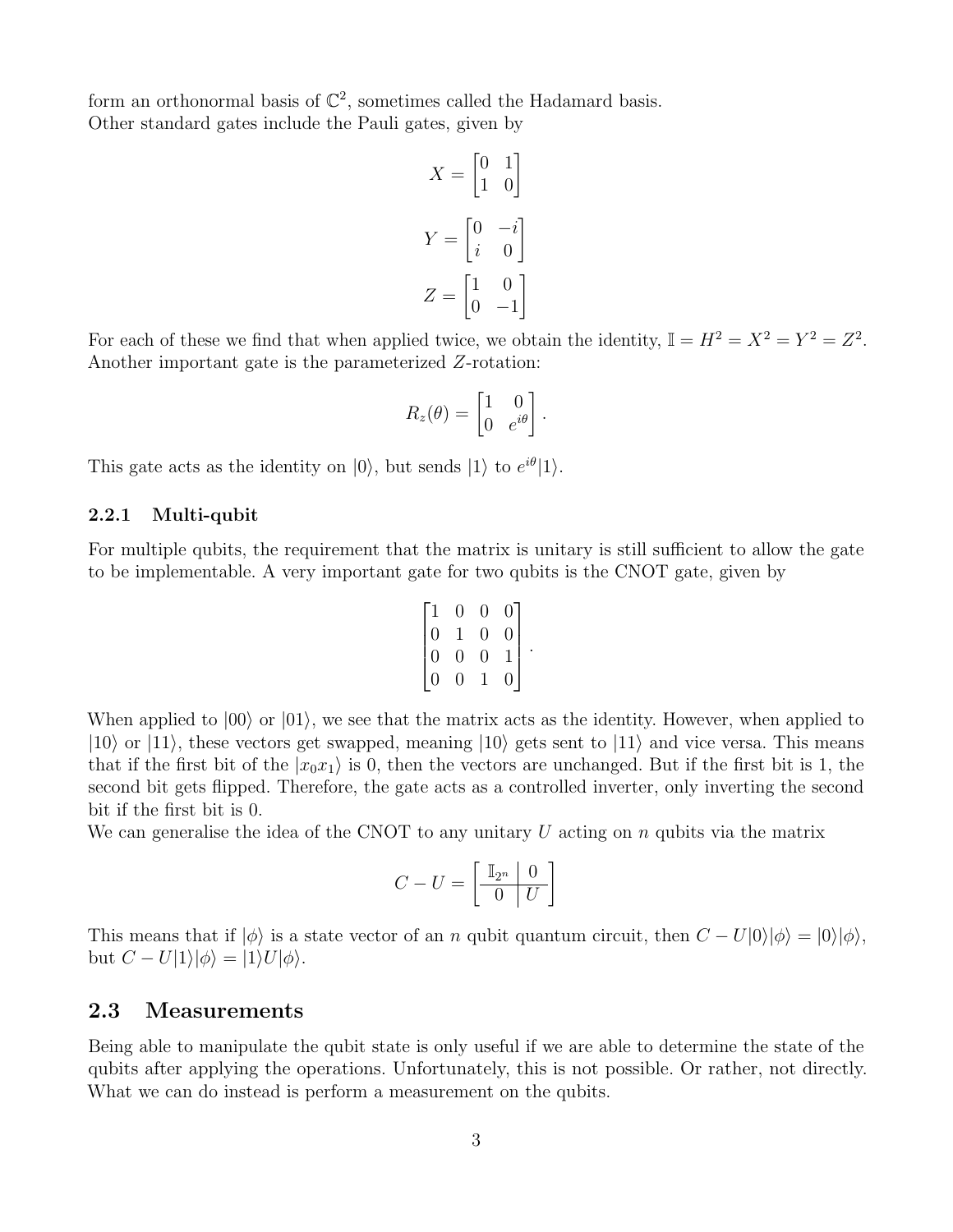Before we can talk about measurements, we need to talk about bra vectors. Let  $|\phi\rangle \in \mathbb{C}^2$  be a ket vector. Then we define  $\langle \phi | \in \mathbb{C}^{*2}$  as the dual vector of  $|\phi\rangle$  (with respect to the standard basis). The other way around, for  $\langle \psi | \in \mathbb{C}^{*2}$  we define  $|\psi \rangle \in \mathbb{C}^{2}$  as the corresponding dual vector (again with respect to the standard basis). If  $|\phi\rangle =$  $\lceil \alpha \rceil$ β , then we associate  $\langle \phi | \text{ with } (\bar{\alpha}, \bar{\beta})$  where the bar

indicates the complex conjugate.

Now we can define  $\langle \psi | \phi \rangle = \langle \psi | \phi \rangle$  as the inner product  $(|\psi \rangle, |\phi \rangle)$ , which is a scalar in C. Let  $|\phi\rangle \in \mathbb{C}^2$  be a state vector. The probabilities of measuring in the standard basis, and the changes to  $|\phi\rangle$  are given by Born's rule:

1. For  $i \in \{0,1\}$ , the probability that i is observed is equal to

$$
p_i := |||i\rangle\langle i|\phi\rangle||^2 = \langle \phi|i\rangle\langle i|\phi\rangle
$$

2. For  $i \in \{0,1\}$ , for  $p_i \neq 0$  the post-measurement state is equal to

$$
|\phi^i\rangle:=\frac{1}{\sqrt{p_i}}|i\rangle\langle i|\phi\rangle
$$

Here  $|\phi^i\rangle$  is the state that  $|\phi\rangle$  collapses to when we observe outcome *i*.

As an example, if we would measure  $|\phi\rangle = |1\rangle$ , we would measure 0 with probability  $p_0 = \langle 1|0\rangle\langle 0|1\rangle$ . Since  $|0\rangle$  and  $|1\rangle$  are orthogonal, this is 0. Since the probabilities have to add up to 1, we already know that  $p_1 = 1$ , but for the sake of completeness:  $p_1 = \langle 1|1\rangle\langle 1|1\rangle = 1$ . The post-measurement state equals  $|1\rangle\langle 1|1\rangle = |1\rangle$ .

A more interesting example would be  $|\phi\rangle = |+\rangle$ . Here we have  $p_0 = \langle +|0\rangle\langle 0|+\rangle = \frac{1}{\sqrt{\pi}}$  $\frac{1}{2}(\langle 0| +$  $\langle 1|$ ||0| $\langle 0|+\rangle = \frac{1}{\sqrt{2}}$  $\frac{1}{2}\langle 0|+\rangle = \frac{1}{2}$  $\frac{1}{2}(\langle 0|0\rangle + \langle 1|0\rangle) = \frac{1}{2}$ . Then again, we have  $p_1 = 1 - \frac{1}{2} = \frac{1}{2}$  $\frac{1}{2}$ . This means that  $|+\rangle$  is exactly "inbetween"  $|0\rangle$  and  $|1\rangle$ .

We can also perform a measurement on a qubit when we have a system of multiple qubits. Let  $|\phi\rangle = \sum_{x \in \{0,1\}^{n-1}} \alpha_{0x}|0\rangle |x\rangle + \alpha_{1x}|1\rangle |x\rangle$  be a state vector. The probability of measuring i, with  $i \in \{0, 1\}$ , in the first qubit is given by

$$
\langle \phi | (|i\rangle\langle i| \otimes \mathbb{I}_{2^{n-1}}) | \phi \rangle = \sum_{x \in \{0,1\}^{n-1}} |\alpha_{ix}|^2 \langle i | i \rangle \otimes \langle x | x \rangle = \sum_{x \in \{0,1\}^{n-1}} |a_{ix}|^2.
$$

#### <span id="page-6-0"></span>2.4 Density matrix formalism

So far we have only seen state vectors. These can describe the state of a quantum computer, but sometimes we are not exactly sure what the state is, but we only know that the system is in a certain state with a certain probability, so it describes a classical probability distribution of quantum states. Note that this is different from a superposition, which is a single quantum state, with different possible measurement outcomes. To describe these states, we make use of a different notation called the density matrix formalism.

For a state  $|\phi\rangle$ , the density matrix notation is given by  $|\phi\rangle\langle\phi|$ .

If we have states  $|\phi_1\rangle, ..., |\phi_n\rangle$ , and we know that the circuit is in state  $|\phi_i\rangle$  with probability  $\epsilon_i$ , such that  $\sum_{i=1}^{n} \epsilon_i = 1$ , we can write the so-called mixed state

$$
\rho = \sum_{i=1}^{n} \epsilon_i |\phi_i\rangle\langle\phi_i|
$$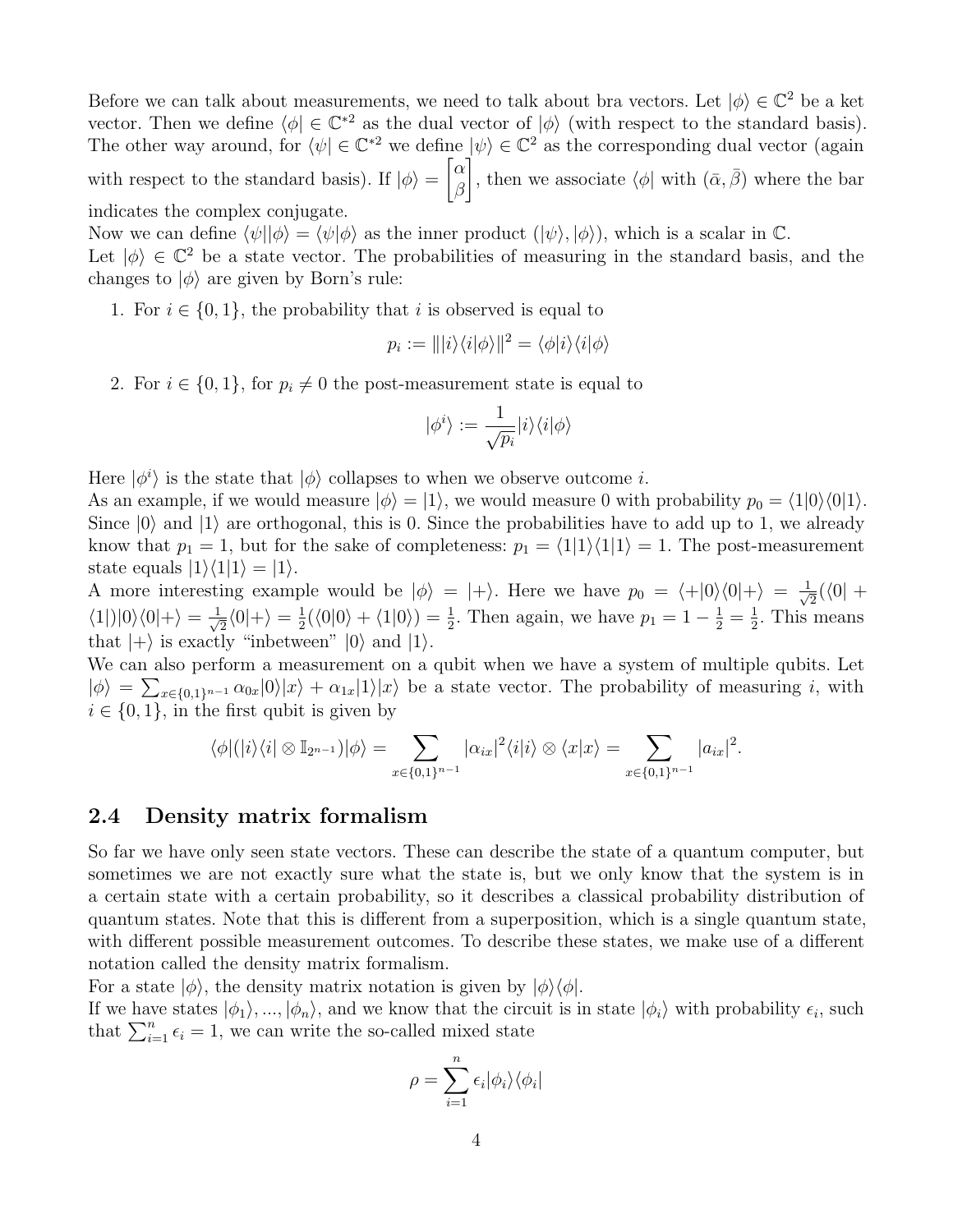Since applying a unitary U to  $|\phi\rangle$  gives the state  $U|\phi\rangle$ , the corresponding density matrix is given by  $U|\phi\rangle\langle\phi|U^{\dagger}$ . Applying a unitary U to a state  $\rho$  then gives  $U\rho U^{\dagger} = \sum_{i=1}^{n} U|\phi_i\rangle\langle\phi_i|U^{\dagger}$ .

#### <span id="page-7-0"></span>2.4.1 Measuring a density matrix

We measure a density state  $\rho = \sum_{j,k \in \{0,1\}} a_{jk} |j\rangle\langle k|$ , the probability of measuring i, with  $i \in \{0,1\}$ with probability

$$
p_i := \text{tr}\left(|i\rangle\langle i|\rho\right) = \langle i|\left(\sum_{j,k\in\{0,1\}} a_{jk}|j\rangle\langle k|\right)|i\rangle = a_{ii}.
$$

#### <span id="page-7-1"></span>2.5 Quantum circuit

Now that we know what qubits are, how we change their state, and how we measure them, we can define a quantum circuit. A quantum circuit consists first of all of a register of qubits. The starting state of these qubits can be all  $|0\rangle$ , or depend on the input of the algorithm. The second part of a quantum circuit consists of a set of gates to be applied to those qubits, represented by unitary matrices, as described earlier. The last part is a measurement on one or more of the qubits, to obtain a classical outcome of the calculations.

#### <span id="page-7-2"></span>2.6 Complexity of a quantum algorithm

A quantum algorithm is an algorithm, along with a uniform family of circuits, such that for every input size there is a corresponding quantum circuit, such that this circuit, along with optional preand post-processing, when executed allows us to solve a problem. As with classical algorithms, we are concerned with the amount of resources that are required to execute the algorithm, as a function of the input.

When looking at the complexity of a quantum algorithm, we are concerned with three things:

- 1. The time complexity
- 2. The space complexity
- 3. The depth complexity

The classical and quantum time complexity is given by the total number of gates that have to be executed to run the algorithm, together with the time complexity of the classical part of the algorithm, which can consist of a computation to determine what quantum circuit should be run, and pre- and post-processing. This is especially important because it can be difficult to add many gates to a physical circuit, with the restrictions of the NISQ computers. On top of that, the gates that can currently be built are not perfect and have a high error rate.

The quantum space complexity is given by the number of qubits the algorithm needs. This is important because making a quantum computer with many qubits is hard.

The depth is given by the largest number of gates that have to be executed in order. Quantum gates that act on disjunct sets of qubits can executed in parallel, which speeds up the computation. However, since the time complexity is strongly correlated with the depth, we will look at the time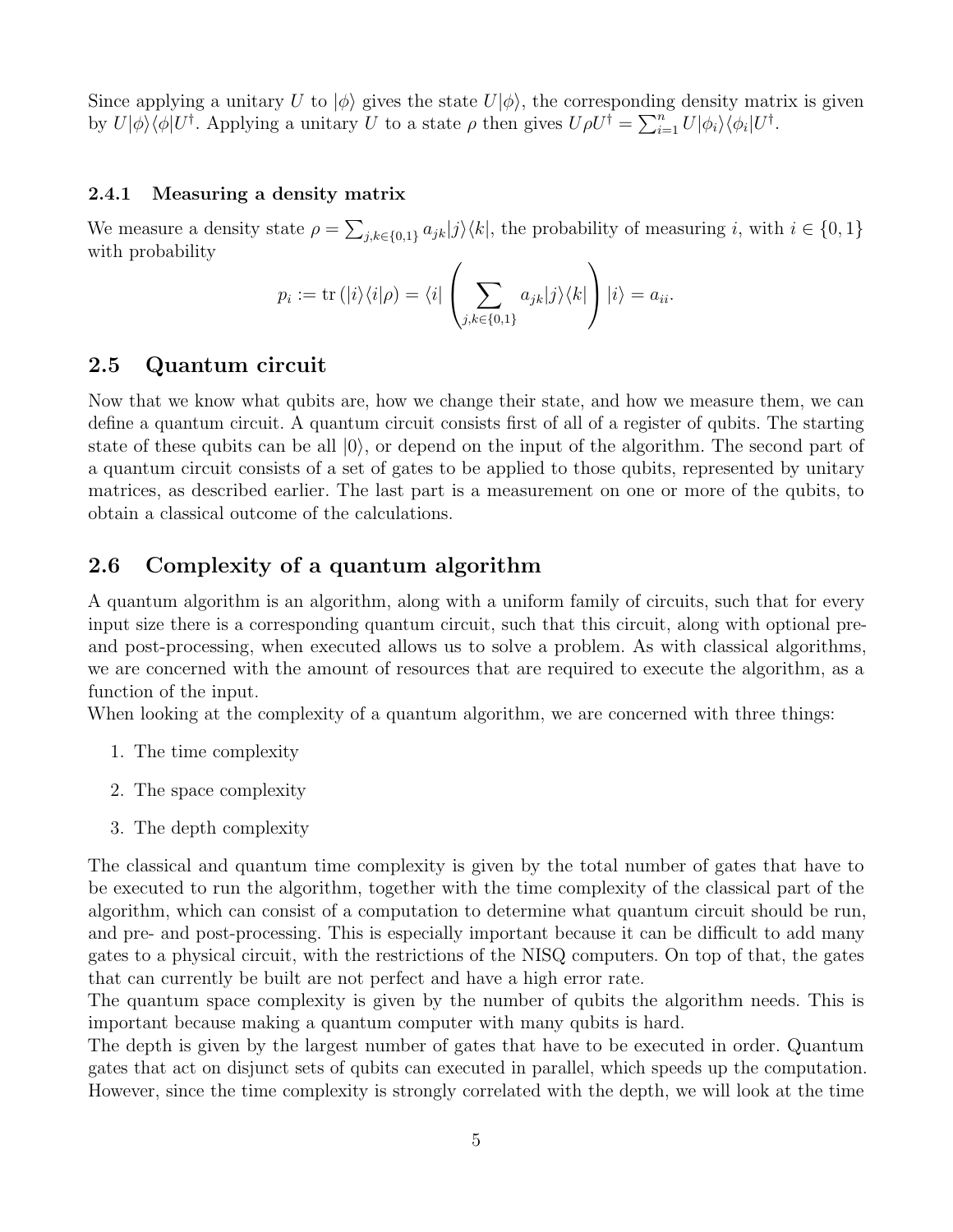

<span id="page-8-1"></span>Figure 1: Topological data analysis, from [\[GCD20\]](#page-27-3)

complexity for the rest of the thesis.

Since building quantum computers with a large number of qubits is so difficult, it is imperative to look at existing algorithms and try to reduce the number of qubits they need.

## <span id="page-8-0"></span>3 Topological data analysis

Often when we have measured a large data set, we want to know more about the general shape of the data. For two dimensional data, this can often be done by simply looking at the data. Sometimes, we can even learn about the features of higher dimensional data by studying planar projections of the data. However, often these higher dimensional features cannot be extracted from planar projections, because the shapes overlap and run into each other, making it difficult to understand what is going on.

Instead, one of the techniques we can use is called topological data analysis. The goal of topological data analysis is gaining insight into the higher dimension shape of data via something called persistent homology [\[Ghr08\]](#page-27-4). The computationally most expensive part of topological data analysis is calculating the number of  $k$ -dimensional "holes" in a data set, the so-called Betti numbers. The zeroth Betti number is the number of connected components in the dataset, the first Betti number is equal to number of "circular" holes, and the second Betti number is equal to the number of cavities, etc. Betti numbers can thus give insight into the higher dimensional shape of the data. In order to do this, as shown in figure [1,](#page-8-1) we will assume that we have a dataset as a point cloud, a finite subset of  $\mathbb{R}^d$  for some d. We then transform this into a graph by connecting points that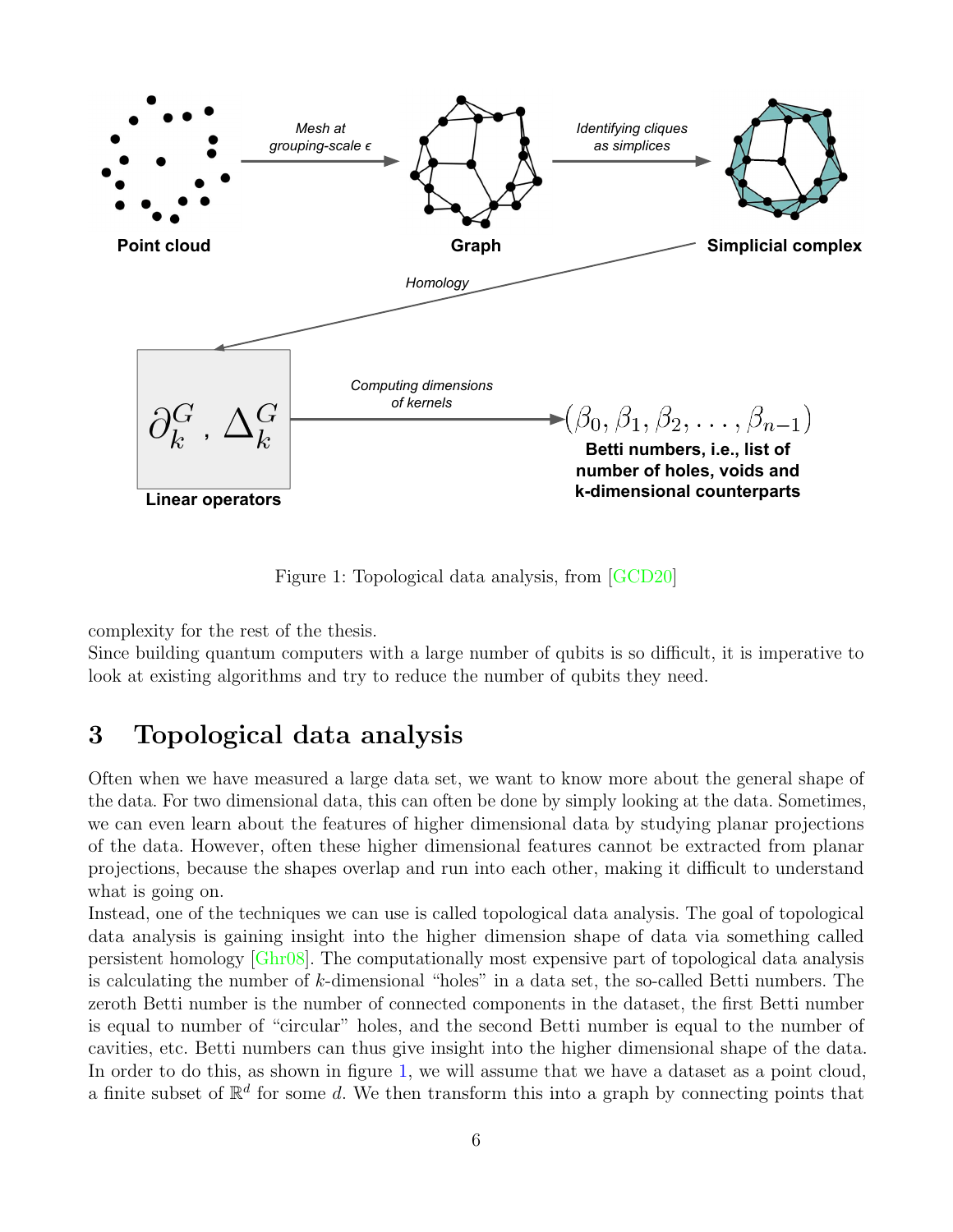are close together with respect to some metric. Next we define a clique complex, which allows us to calculate the Betti numbers by calculating the dimension of the kernel of something called the combinatorial Laplacian. In the next section, we will show how we can use a quantum computer to calculate this dimension.

#### <span id="page-9-0"></span>3.1 The Vietoris-Rips complex

The data set is a point cloud  $V = \{v_i\}_{i \in I} \subseteq \mathbb{R}^d$ , with  $I = \{1, ..., n\}$ . We turn this point cloud into a graph by adding an edge between two points if their distance is smaller than a certain  $\epsilon$ :

$$
E_{\epsilon} = \{(i, j) | d(v_i, v_j) \leq \epsilon\}.
$$

This gives the graph  $G = (I, E_{\epsilon}).$ 

We write  $[j_0...j_k]$  for the subsets of I with vertices  $j_0, ..., j_k$ . In the quantum computer, these subsets are encoded as bitstrings of length n, with ones at the indices  $j_0, ..., j_k$  and zeroes everywhere else. In order to calculate the Betti numbers, we need to define the simplices of the graph. We write  $H_k \subseteq \{0,1\}^n$  for the set of all bitstrings with exactly  $k+1$  ones. Then, we can define  $\text{Cl}_k(G) \subseteq H_k$ as the set of all  $(k + 1)$ -cliques of G, again encoded as bitstrings with exactly  $k + 1$  ones. Now, let  $\text{Cl}_k(G)$ , the set of  $(k+1)$ -cliques, be the k-simplices of the clique complex. Together, this data structure is called the Vietoris-Rips complex [\[Ghr08\]](#page-27-4).

## <span id="page-9-1"></span>3.2 Boundary map

We can now define  $\mathcal{H}_k$  as the complex vector space with basis  $H_k$ , and  $\mathcal{H}_k^G \subseteq \mathcal{H}_k$  as the subspace spanned by  $\text{Cl}_k(G)$ . Now we can define the boundary map:

**Definition 1.** The boundary map  $\partial_k : \mathcal{H}_k \to \mathcal{H}_{k-1}$  is given by the linear extension of

$$
\partial_k([j_0...j_k]) = \sum_{i=0}^k (-1)^i [j_0...j_i...j_k]
$$

where  $[j_0...j_i...j_k]$  equals  $[j_0...j_k]$ , but without the *i*-th vertex. We also define  $\partial_k^G = \partial_k|_{\mathcal{H}_k^G}$ .

If we write the subsets as bitstrings and use bra-ket notation, we get the following:

$$
\partial_k|j\rangle = \sum_{i=0}^k (-1)^i |\widehat{j(i)}\rangle
$$

where  $\widehat{j(i)}$  is j, but with the entry of the *i*-th one set to zero. Now that we have defined the boundary map, we can finally define the Betti numbers:

**Definition 2.** The k-th Betti number,  $\beta_k$  is defined as the dimension of the quotient of the kernel of  $\partial_k^G$  and the image of  $\partial_{k+1}^G$ , or dim(ker  $\partial_k^G / \text{Im } \partial_{k+1}^G$ ).

Informally, the k-th Betti number is number of  $k$ -dimensional holes a dataset has. These definitions are based on [\[GK19\]](#page-27-5) and [\[GCD20\]](#page-27-3).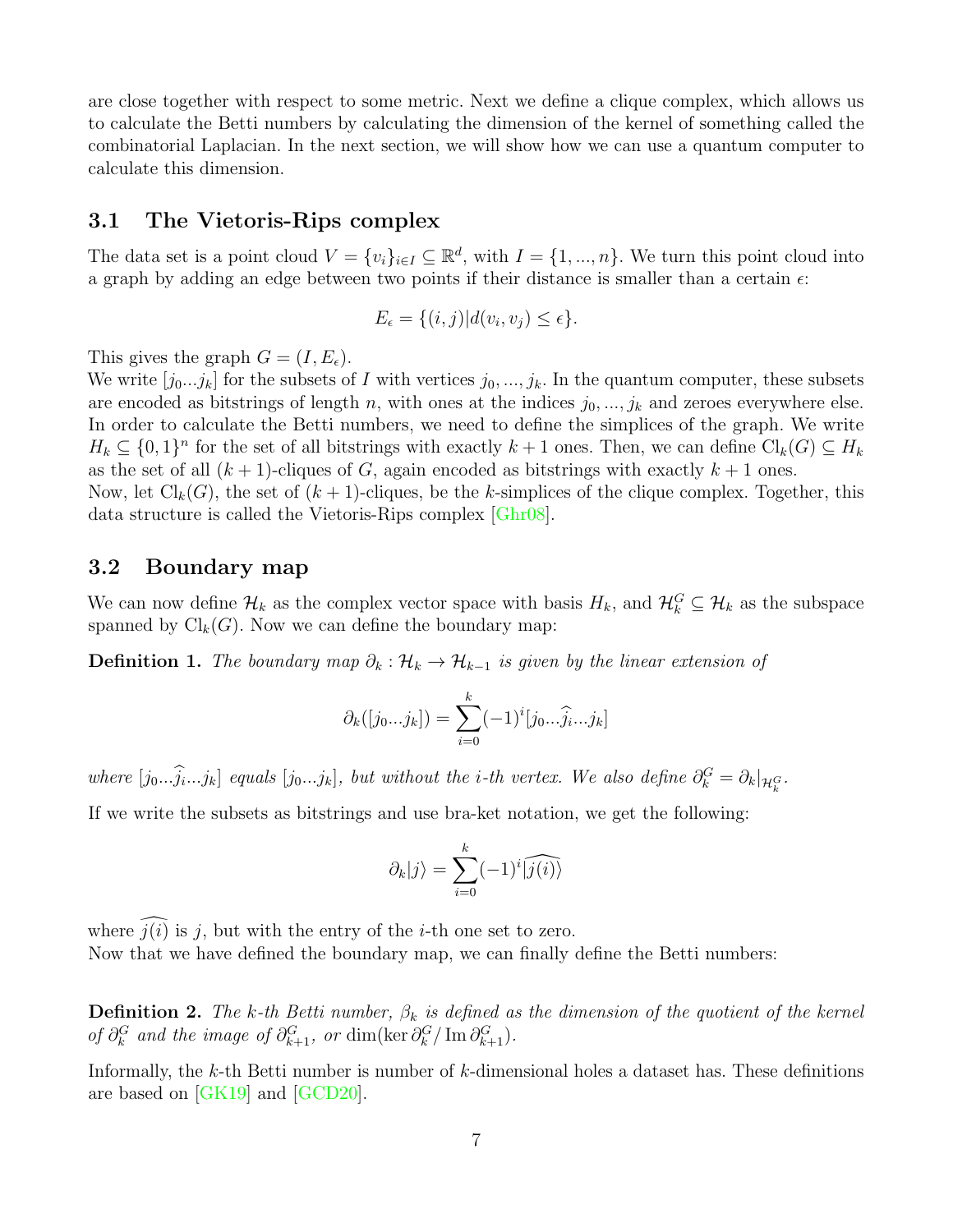

<span id="page-10-2"></span>Figure 2: A representation of G

#### <span id="page-10-0"></span>3.3 Combinatorial laplacian

Instead of calculating dim(ker  $\partial_k^G/\text{Im }\partial_{k+1}^G$ ) directly, we can make use of the combinatorial Laplacian. This is the map given by  $\Delta_k^G = (\partial_k^G)^{\dagger} \partial_k^G + \partial_{k+1}^G (\partial_{k+1}^G)^{\dagger}$ . This combinatorial Laplacian satisfies ker  $\Delta_k^G \cong \ker \partial_k / \operatorname{Im} \partial_{k+1}$ . Therefore we can calculate the k-th Betti number by calculating  $\dim(\ker \Delta_k^G)$ . This is easier than calculating the Betti number using the definition, because here we only need to calculate one kernel, instead of two.

#### <span id="page-10-1"></span>3.4 Example

To give an example, we will look at the graph G, given by the representation in figure [2.](#page-10-2) By looking at the graph we can see what the Betti numbers should be as follows. There are two connected components, the square and  $v_5$ , so the zeroth Betti number should be two. There is only one circular hole, the hole in the square. Therefore the first Betti number should be one. Since there are no cliques of size 3 or higher, the higher Betti numbers have to be zero.

Now we will calculate the Betti numbers of G. We have  $H_0^G = \{[v_1], [v_2], [v_3], [v_4], [v_5]\}$ , equal to all the 1-cliques. Then for the the 2-cliques, we get  $H_1^G = \{ [v_1v_2], [v_2v_3], [v_3v_4], [v_4v_1] \}$ . Since there are no 3-cliques, or cliques of a higher order, we know for  $k \geq 2$  that  $H_k^G = \emptyset$ . Using the definition, we can then calculate

$$
\partial^G_1 = \begin{bmatrix} -1 & 0 & 0 & 1 \\ 1 & -1 & 0 & 0 \\ 0 & 1 & -1 & 0 \\ 0 & 0 & 1 & -1 \\ 0 & 0 & 0 & 0 \end{bmatrix}
$$

Since  $H_2^G = \emptyset$ , we also have that  $\partial_2^G = 0$ , the zero map. Since  $\Delta_k^G = (\partial_k^G)^\dagger \partial_k^G + \partial_{k+1}^G (\partial_{k+1}^G)^\dagger$ , we have that  $\Delta_0^G = \partial_1^G (\partial_1^G)^{\dagger}$ , and  $\Delta_1^G = (\partial_1^G)^{\dagger} \partial_1^G$ . For higher k, we obtain that  $\partial_k = 0$  and  $\partial_{k+1} = 0$ , so  $\Delta_k = 0.$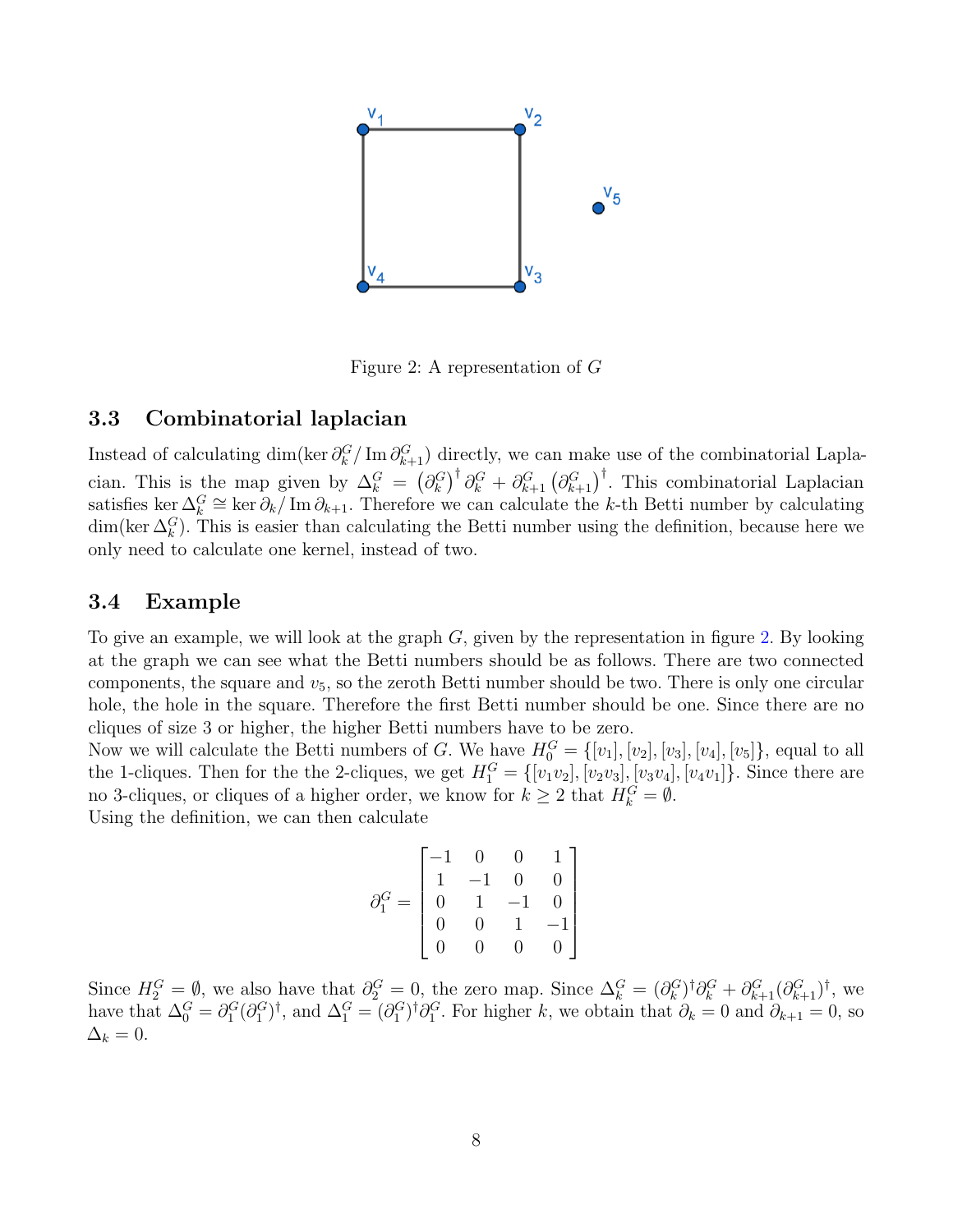We start with  $k = 0$ , which gives us

$$
\Delta_0^G = \begin{bmatrix} -1 & 0 & 0 & 1 \\ 1 & -1 & 0 & 0 \\ 0 & 1 & -1 & 0 \\ 0 & 0 & 1 & -1 \\ 0 & 0 & 0 & 0 \end{bmatrix} \begin{bmatrix} -1 & 1 & 0 & 0 & 0 \\ 0 & -1 & 1 & 0 & 0 \\ 0 & 0 & -1 & 1 & 0 \\ 1 & 0 & 0 & -1 & 0 \end{bmatrix} = \begin{bmatrix} 2 & -1 & 0 & -1 & 0 \\ -1 & 2 & -1 & 0 & 0 \\ 0 & -1 & 2 & -1 & 0 \\ -1 & 0 & -1 & 2 & 0 \\ 0 & 0 & 0 & 0 & 0 \end{bmatrix}.
$$

The reduced row echelon form of this matrix equals

$$
\begin{bmatrix} 1 & 0 & 0 & -1 & 0 \ 0 & 1 & 0 & -1 & 0 \ 0 & 0 & 1 & -1 & 0 \ 0 & 0 & 0 & 0 & 0 \ 0 & 0 & 0 & 0 & 0 \end{bmatrix}.
$$

Since two rows are 0, we have that dim(ker  $\Delta_0^G$ ) = 2, so that would mean that there are two connected components in the graph, which is correct.

Now, looking at  $k = 1$ , we get  $\Delta_1^G = (\partial_1^G)^\dagger \partial_1^G$  because  $\partial_2^G = 0$ , which gives us

$$
\Delta_1^G = \begin{bmatrix} -1 & 1 & 0 & 0 & 0 \\ 0 & -1 & 1 & 0 & 0 \\ 0 & 0 & -1 & 1 & 0 \\ 1 & 0 & 0 & -1 & 0 \end{bmatrix} \begin{bmatrix} -1 & 0 & 0 & 1 \\ 1 & -1 & 0 & 0 \\ 0 & 1 & -1 & 0 \\ 0 & 0 & 1 & -1 \\ 0 & 0 & 0 & 0 \end{bmatrix} = \begin{bmatrix} 2 & -1 & 0 & -1 \\ -1 & 2 & -1 & 0 \\ 0 & -1 & 2 & -1 \\ -1 & 0 & -1 & 2 \end{bmatrix}
$$

Again getting the reduced row echelon form of the matrix, we obtain

$$
\begin{bmatrix} 1 & 0 & 0 & -1 \\ 0 & 1 & 0 & -1 \\ 0 & 0 & 1 & -1 \\ 0 & 0 & 0 & 0 \end{bmatrix}
$$

Since there is one 0 row and the rows are independent, we have that dim(ker  $\Delta_1^G$ ) = 1, so we would have one circular hole. Again this is correct, since the square in the graph has a one dimensional hole.

## <span id="page-11-0"></span>4 The quantum algorithm for estimating Betti numbers

In order to estimate Betti numbers of a graph G on a quantum computer, we need to be able to determine  $\beta_k := \ker(\Delta_k^G)$ , for given k. We can do this by calculating the number of eigenvalues  $\lambda_j$  of  $\Delta_k^G$  that are 0, since this is exactly the dimension of the kernel. However, since the matrix corresponding to  $\Delta_k^G$  is very large, we will instead sample the eigenvalues to estimate the number of 0 eigenvalues. We do this by taking a random eigenvector, and by calculating the corresponding eigenvalue. We do this by first applying a quantum algorithm called Hamiltonian simulation to the Dirac operator B, which is the "square root" of  $\Delta_k^G$ , to realize  $e^{2\pi iB}$ . After that we use an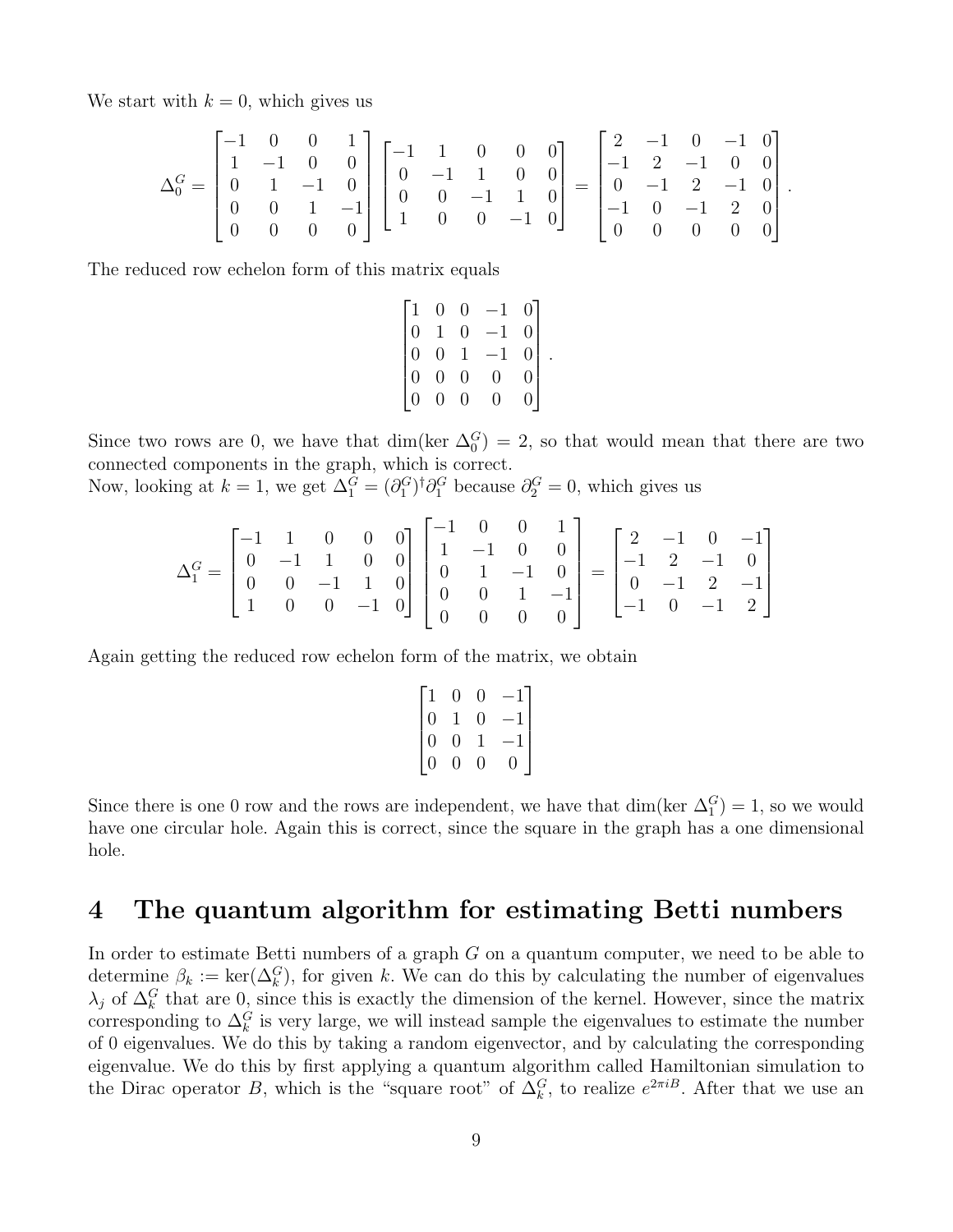algorithm called quantum phase estimation to determine the corresponding eigenvalue. We then use the fraction of eigenvalues that is 0, to estimate the total number of eigenvalues that are 0. The algorithm for calculating the k-th Betti number of a graph  $G = ([n], E_{\epsilon})$  consists of three steps, that are each executed mulitple times:

- 1. Create the state  $\rho = \frac{1}{N}$  $\frac{1}{N} \sum_{j=1}^{N} |j\rangle\langle j|$
- 2. Execute the phase estimation to  $e^{i}B$ , where we obtain  $e^{i}B$  using Hamiltonian simulation, with the eigenvector register in the state  $\rho$
- 3. Perform a measurement of the eigenvalue register, and estimate a random eigenvalue  $\lambda_i$

We repeat the above steps several  $M$  times, and then we calculate the fraction of the number of zero eigenvalues we found, divided by  $M$ , which is an approximation of  $\frac{\beta_k}{N}$ .

The algorithm is from [\[LGZ16\]](#page-27-6), and an alternative explanation can be found in [\[GK19\]](#page-27-5).

#### <span id="page-12-0"></span>4.1 State preparation

Let  $|\phi_j\rangle$  be the eigenvectors of  $\Delta_k^G$  with eigenvalues  $\lambda_j$ , so  $\Delta_k^G|\phi_j\rangle = \lambda_j|\phi_j\rangle$ . In order to estimate the dimension of the kernel of  $\Delta_k^G$ , we want to input a random eigenvector  $|\phi_j\rangle$  of  $\Delta_k^G$ , in other words we want to input  $\frac{1}{N} \sum_{j=1}^{N} |\phi_j\rangle\langle\phi_j|$ , where we take  $N = |Cl_k(G)|$ . However, we currently do not know a way to construct a random eigenvector  $|\phi_j\rangle$ . Fortunately, since  $\frac{1}{N}\sum_{j=1}^N |\phi_j\rangle\langle\phi_j| = \mathbb{I}_N$ 1  $\frac{1}{N}\sum_{j\in\text{Cl}_k(G)}|j\rangle\langle j|$ , we can also input a random bitstring  $|j\rangle$ , as long as j encodes a  $k+1$ -clique. We do this by classically taking a random bitstring  $\phi \in \{0,1\}^n$  with Hamming weight  $k+1$  (exactly

 $k+1$  ones), and then testing whether it is a  $k+1$ -clique. If it is not a  $k+1$ -clique, we try again with a different bitstring. If it is a  $k + 1$ -clique, we continue to calculate the eigenvalue corresponding to  $\Delta_k|\phi\rangle$ .

Instead of using classical state preparation, we can make use of Grover's algorithm [\[GCD20\]](#page-27-3). The advantage of using this algorithm is that it is faster, however, since it is not classical, it requires more qubits. Since we are trying to reduce the required number of qubits, we will assume we use the classical method for the rest of this thesis.

#### <span id="page-12-1"></span>4.1.1 Complexity of the state preparation

If we pick a random bitstring of length  $n$  with Hamming weight  $k$ , the probability that it is a k-clique equals  $\frac{|CL_k(G)|}{\binom{n}{k+1}} = \frac{N}{\binom{n}{k+1}}$  $\frac{N}{\binom{n}{k+1}}$ . Therefore, on average we need to try  $\frac{\binom{n}{k+1}}{N}$  $\frac{n+1}{N}$  bitstring, before we find one that is in  $\text{Cl}_k(G)$ . Since checking if a bitstring is in  $\text{Cl}_k(G)$  takes  $\mathcal{O}(k^2)$  operations, we can find a bitstring in  $\text{Cl}_k(G)$  in time

$$
\mathcal{O}\left(k^2\frac{\binom{n}{k+1}}{N}\right).
$$

The complexity of using Grover's algorithm is

$$
\mathcal{O}\left(k^2\sqrt{\frac{\binom{n}{k+1}}{N}}\right)
$$

so it provides a quadratic speedup over the classical state preparation.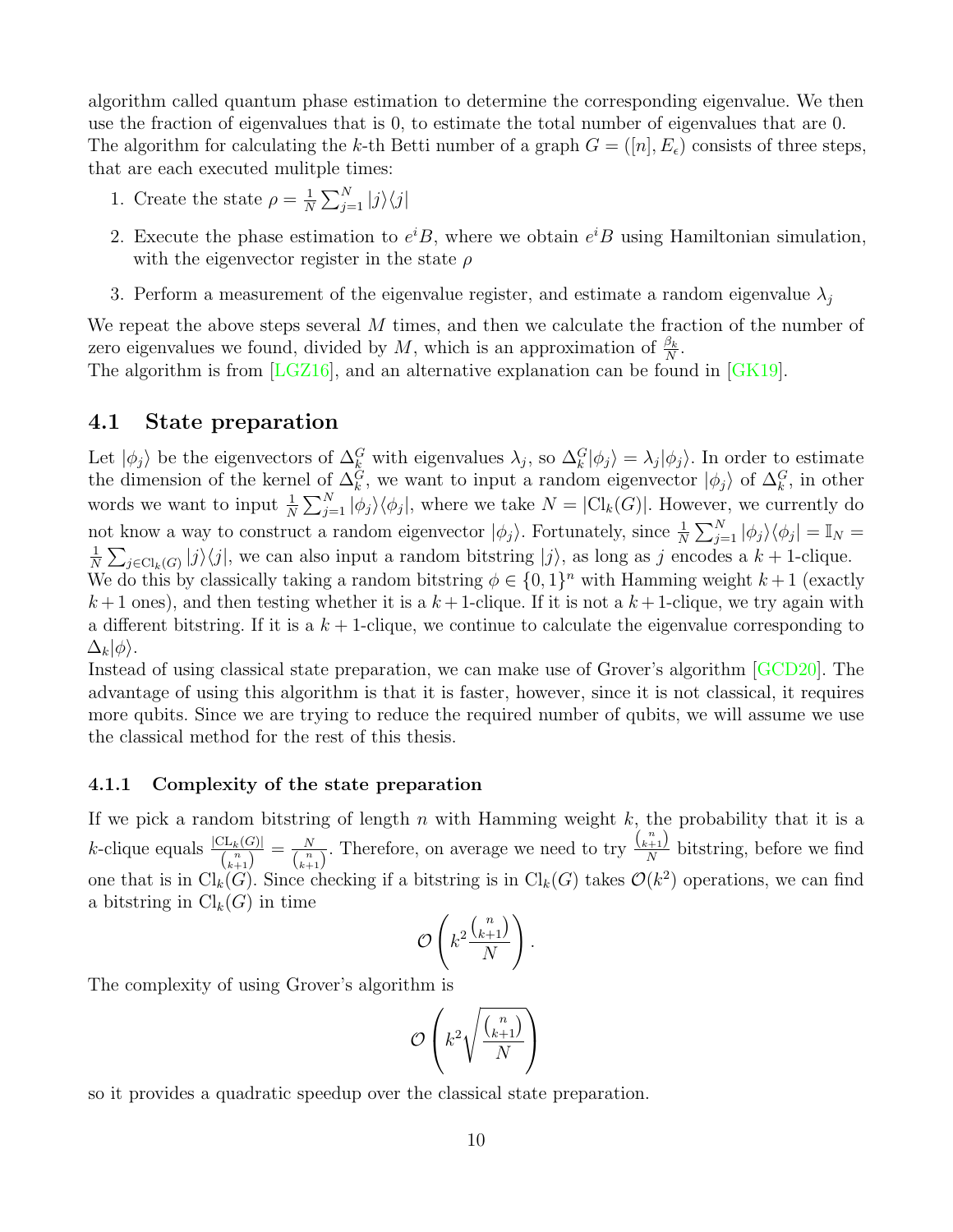#### <span id="page-13-0"></span>4.2 The Dirac operator

Instead of looking at the combinatorial Laplacian, we look at its square root: the Dirac operator. The reason we do this, is that for Hamiltonian simulation, the next step of the algorithm, we need to access the elements of the matrix we are applying the Hamiltonian simulation to. It turns out that accessing the elements of B requires a lower number of gates than accessing the elements of  $B<sup>2</sup>$ , resulting in a lower overall gate complexity of the algorithm.

The Dirac operator is given by the following Hermitian matrix:

$$
B = \begin{bmatrix} 0 & \partial_1 & 0 & \dots & \dots & 0 \\ \partial_1^{\dagger} & 0 & \partial_2 & \dots & \dots & 0 \\ 0 & \partial_2^{\dagger} & 0 & \dots & \dots & 0 \\ \vdots & \vdots & \vdots & \ddots & \ddots & \vdots \\ \vdots & \vdots & \vdots & \ddots & 0 & \partial_n \\ 0 & 0 & 0 & \dots & \partial_n^{\dagger} & 0 \end{bmatrix}
$$

Since  $\partial_k \partial_{k+1} = 0$ , squaring B gives

 $\mathbf{r}$ 

$$
B^2 = \begin{bmatrix} \partial_1 \partial_1^{\dagger} & 0 & 0 & \cdots & 0 & 0 \\ 0 & \partial_1^{\dagger} \partial_1 + \partial_2 \partial_2^{\dagger} & 0 & \cdots & 0 & 0 \\ 0 & 0 & \partial_2^{\dagger} \partial_2 + \partial_3 \partial_3^{\dagger} & \cdots & 0 & 0 \\ \vdots & \vdots & \vdots & \ddots & \vdots & \vdots \\ 0 & 0 & 0 & \cdots & \partial_{n-1}^{\dagger} \partial_{n-1} + \partial_n \partial_n^{\dagger} & 0 \\ 0 & 0 & 0 & \cdots & 0 & \partial_n^{\dagger} \partial_n \end{bmatrix} = \begin{bmatrix} \Delta_0 & 0 & \cdots & 0 \\ 0 & \Delta_1 & \cdots & 0 \\ \vdots & \vdots & \ddots & 0 \\ 0 & 0 & \cdots & \Delta_{n-1} \end{bmatrix}
$$

If  $Bv = \lambda v$ , then  $B^2v = \lambda^2 v$ . So if we want to find eigenvalues of  $B^2$  that are zero, we can also calculate the eigenvalues of B.

We see that because the matrix  $B$  consists of entirely of boundary maps, if we want to restrict it to our graph  $G$ , we can do this by having only eigenvectors represent cliques in  $G$  as our input. This way we do not have to change the matrix, and it is independent of G.

#### <span id="page-13-1"></span>4.3 Hamiltonian simulation

In order to estimate the number of 0 eigenvalues of  $B$ , we want to use an algorithm called quantum phase estimation, to calculate the eigenvalues of B. However, as we will see in the next section, we can only use phase estimation on unitary matrices, and  $B$  is not unitary. In order to solve this problem, we use a quantum algorithm called Hamiltonian simulation.

Hamiltonian simulation takes a Hermitian matrix B, and produces a circuit that realizes  $e^{2\pi iBt}$  for a certain  $t \in \mathbb{R}$ . If we have  $B = PDP^{-1}$ , with P invertible and D diagonal, we can write

$$
e^{2\pi iBt} = e^{2\pi iPDP^{-1}t} = \sum_{k=0}^{\infty} \frac{(2\pi i t)^k}{k!} (PDP^{-1})^k = P\left(\sum_{k=0}^{\infty} \frac{(2\pi i t)^k}{k!} D^k\right) P^{-1} = P e^{2\pi iDt} P^{-1}
$$

If  $D = diag(d_1, ..., d_l)$ , we obtain  $e^{2\pi iDt} = diag(e^{2\pi i d_1 t}, ..., e^{2\pi i d_l t})$ . Using this, we get that if  $Bv =$  $PDP^{-1}v = \lambda v$ , then  $e^{2\pi iBt}v = Pe^{2\pi iDt}P^{-1}v = e^{2\pi i\lambda t}v$ . In other words, if  $\lambda$  is an eigenvalue of B,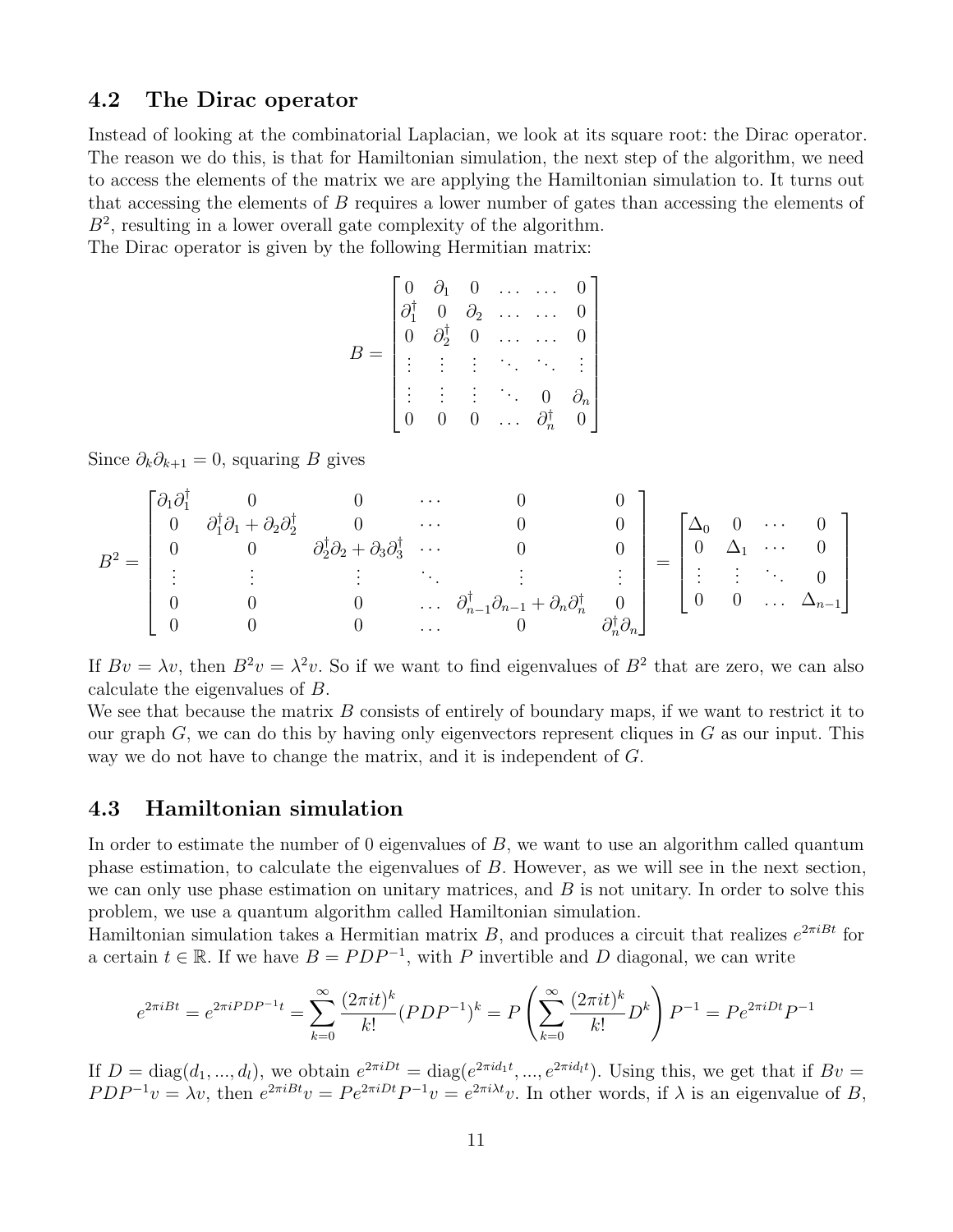then  $e^{2\pi i \lambda t}$  is an eigenvalue of  $e^{2\pi i B t}$ .

Since we want to know the number of eigenvalues of  $B$  that are 0, we need to make sure that for an eigenvalue  $\lambda$  of B, we have that  $e^{2\pi i \lambda} = 1$  if and only if  $\lambda = 0$ . We can do this by making sure all eigenvalues are between 0 and 1. If we divide B by the largest eigenvalue,  $\lambda_{\text{max}}$ , we make sure that for every eigenvalue of this new matrix, if  $e^{2\pi i \lambda} = 1$ , then  $\lambda = 0$ . This does mean that we need to know  $\lambda_{\text{max}}$ , or at least an upper bound for it, in order to implement the algorithm. Fortunately, an upper bound is given by the Gershgorin circle theorem, which also shows that  $\lambda_{\max} \in \mathcal{O}(n)$  [\[GCD20\]](#page-27-3).

#### <span id="page-14-0"></span>4.3.1 Complexity of Hamiltonian simulation

From  $[LC17]$  we know that we can do Hamiltonian simulation for time t of a d-sparse Hermitian matrix H with precision  $\epsilon$  with query complexity  $\mathcal{O}(td||H||_{\max} + \log(1/\epsilon))$ . We call a matrix d-sparse if every row has at most d non-zero elements, and  $||H||_{\text{max}}$  is the largest element of H in absolute value. If the matrix elements are specified up to  $m$  bits of precision, the Hamiltonian simulation requires an additional  $\mathcal{O}(n + m \text{polylog}(m))$  gates.

The matrix B is *n*-sparse, and we can implement sparse access using  $\mathcal{O}(n)$  gates [\[GCD20\]](#page-27-3). Sparse access means that the algorithm has access to a function that takes two parameters  $a$  and  $b$ , and returns the bth non-zero element of the ath row, on top of just having access to a function that takes two parameters a and b and returns  $u_{a,b}$ , the element in the ath row, bth column.

For B, we have that all entries are  $-1$ , 0 or 1 before scaling with  $\frac{1}{\lambda_{\max}}$ . This means that  $||B||_{\max} =$ 1  $\frac{1}{\lambda_{\max}} \leq 1$ . The number of bits required to encode the matrix is equal to  $\log_2(\lambda_{\max})$ . By the Gershgorin circle theorem, since B is n-sparse, we have that  $\lambda_{\max} \in \mathcal{O}(n)$ , so  $m \in \mathcal{O}(\log_2(n))$ . This means that the additional gates required are  $O(n + \log_2(n)polylog(\log_2(n)))$ . We also know that  $||B||_{\text{max}} = \frac{1}{\lambda_{\text{max}}}$  $\frac{1}{\lambda_{\max}} < 1.$ 

Therefore we can implement  $e^{2\pi iBt}$  using

$$
\mathcal{O}(tn^2/\lambda_{\max} + \log(1/\epsilon) + \log_2(n)\text{polylog}(\log_2(n))) = \mathcal{O}(tn^2/\lambda_{\max} + \log(1/\epsilon))
$$

gates.

As for the required number of gates, from [\[GCD20\]](#page-27-3) we know that the required number of qubits for Hamiltonian simulation is a bit, but not much, more than  $2n + r + 1$ , where r is the required precision of the entries of the matrix.

#### <span id="page-14-1"></span>4.4 Phase estimation

Quantum phase estimation is an algorithm that given a unitary matrix  $U$ , and the ability to execute controlled unitary  $C-U$  on a quantum comptuer, and a quantum state  $|\phi\rangle$ , such that  $U|\phi\rangle = e^{2\pi i \lambda} |\phi\rangle$ , can calculate (an  $\ell$  bit approximation of)  $\lambda$ . This can be used to calculate the eigenvalues of the matrix  $B$ , and then use that to estimate the dimension of the kernel of  $B$ .

The input of the algorithm consists of an eigenstate, and  $\ell$  ancilla qubits. After applying the algorithm, these  $\ell$  ancilla qubits hold an  $\ell$  bit approximation of the eigenvalue corresponding to the eigenstate with high probability. The circuit is given in figure [3.](#page-15-1) This implementation is from [\[NC00\]](#page-27-8).

Quantum phase estimation starts by having  $\ell$  ancilla qubits, initialised in the first register to  $|0\rangle$ . In the second register, we have an eigenstate  $|\phi\rangle$  of our matrix U. We start by applying a Hadamard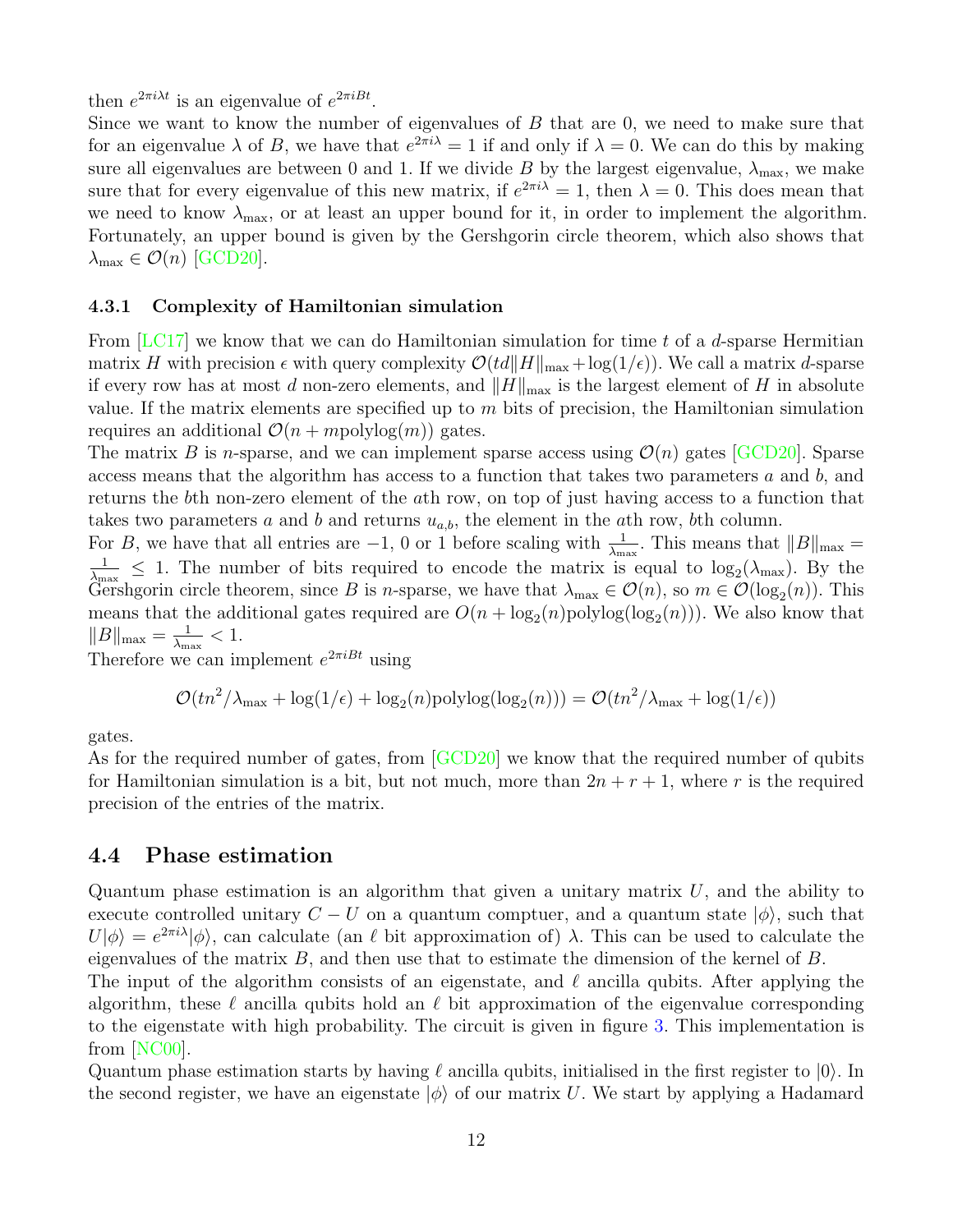

<span id="page-15-1"></span>Figure 3: The phase estimation circuit

gate to each qubit in the first register:  $(H^{\otimes l} \otimes I)(|0\rangle^{\otimes l} \otimes |\phi\rangle) = \frac{1}{\sqrt{2^{\ell}}}(|0\rangle + |1\rangle)^{\otimes \ell} \otimes |\phi\rangle$ . Then we 2 apply a controlled  $U^{2^{\ell-j}}$  to each ancilla qubit and the second register, where j is the ancilla qubit number. Since  $U|\phi\rangle = e^{2\pi i \lambda} |\phi\rangle$ , we get that  $C - U^{2^{\ell-j}} \frac{1}{\sqrt{k}}$  $\frac{1}{2}(|0\rangle+|1\rangle)|\phi\rangle=\frac{1}{\sqrt{2}}$  $\overline{a}_{\overline{2}}(|0\rangle|\phi\rangle + e^{2\pi i\lambda 2^{\ell-j}}|1\rangle|\phi\rangle).$ Therefore applying this to entire circuit gives

$$
\frac{1}{\sqrt{2^{\ell}}}(|0\rangle + e^{2\pi i \lambda 2^{\ell-1}}|1\rangle) \otimes \cdots \otimes (|0\rangle + e^{2\pi i \lambda 2^1}|1\rangle) \otimes (|0\rangle + e^{2\pi i \lambda 2^0}|1\rangle) \otimes |\phi\rangle = \frac{1}{\sqrt{2^{\ell}}} \sum_{k=0}^{2^{\ell}-1} e^{2\pi i \lambda k} |k\rangle \otimes |\phi\rangle
$$

The next step is applying the inverse Fourier transform. The quantum Fourier transform is given by

QFT: 
$$
|j\rangle \mapsto \frac{1}{\sqrt{\ell}} \sum_{k=0}^{\ell-1} e^{2\pi i j k/\ell} |k\rangle
$$

Since the quantum Fourier transform is unitary, the inverse is given by the complex conjugate, so the function

$$
\text{QFT}^{-1}: |j\rangle \mapsto \frac{1}{\sqrt{\ell}} \sum_{k=0}^{\ell-1} e^{-2\pi i j k/\ell} |k\rangle
$$

If we assume that  $\lambda \cdot 2^{\ell} \in \mathbb{N}$  then  $\text{QFT}: |2^{\ell}\lambda\rangle = \frac{1}{\sqrt{\ell}}$  $\frac{1}{2^{\ell}}\sum_{k=0}^{2^{\ell}-1}e^{\frac{2\pi i2^{\ell}\lambda}{2^{\ell}}}|k\rangle=\frac{1}{\sqrt{2}}$  $\frac{1}{2^{\ell}}\sum_{k=0}^{2^{\ell}-1}e^{2\pi i\lambda}|k\rangle$ , which is exactly the state we have before applying the inverse Fourier transform. Therefore if we apply the inverse Fourier transform to  $\frac{1}{\sqrt{6}}$  $\frac{1}{2^{\ell}}\sum_{k=0}^{2^{\ell}-1}e^{2\pi i\lambda k}|k\rangle$ , we get  $|2^{\ell}\lambda\rangle$ . If  $2^{\ell}\lambda$  is not an integer, we measure an approximation of  $2^{\ell}\lambda$ .

#### <span id="page-15-0"></span>4.4.1 Complexity of quantum phase estimation

From [\[NC00\]](#page-27-8) we know that we can calculate  $\tilde{\lambda}$  such that  $|\lambda - \tilde{\lambda}| < \delta$  with probability  $1 - \epsilon$  if we take  $\ell = -\log_2(\delta) + \left\lceil \log_2(2 + \frac{1}{2\epsilon}) \right\rceil$ . Since the smallest eigenvalue we need to differentiate from 0 is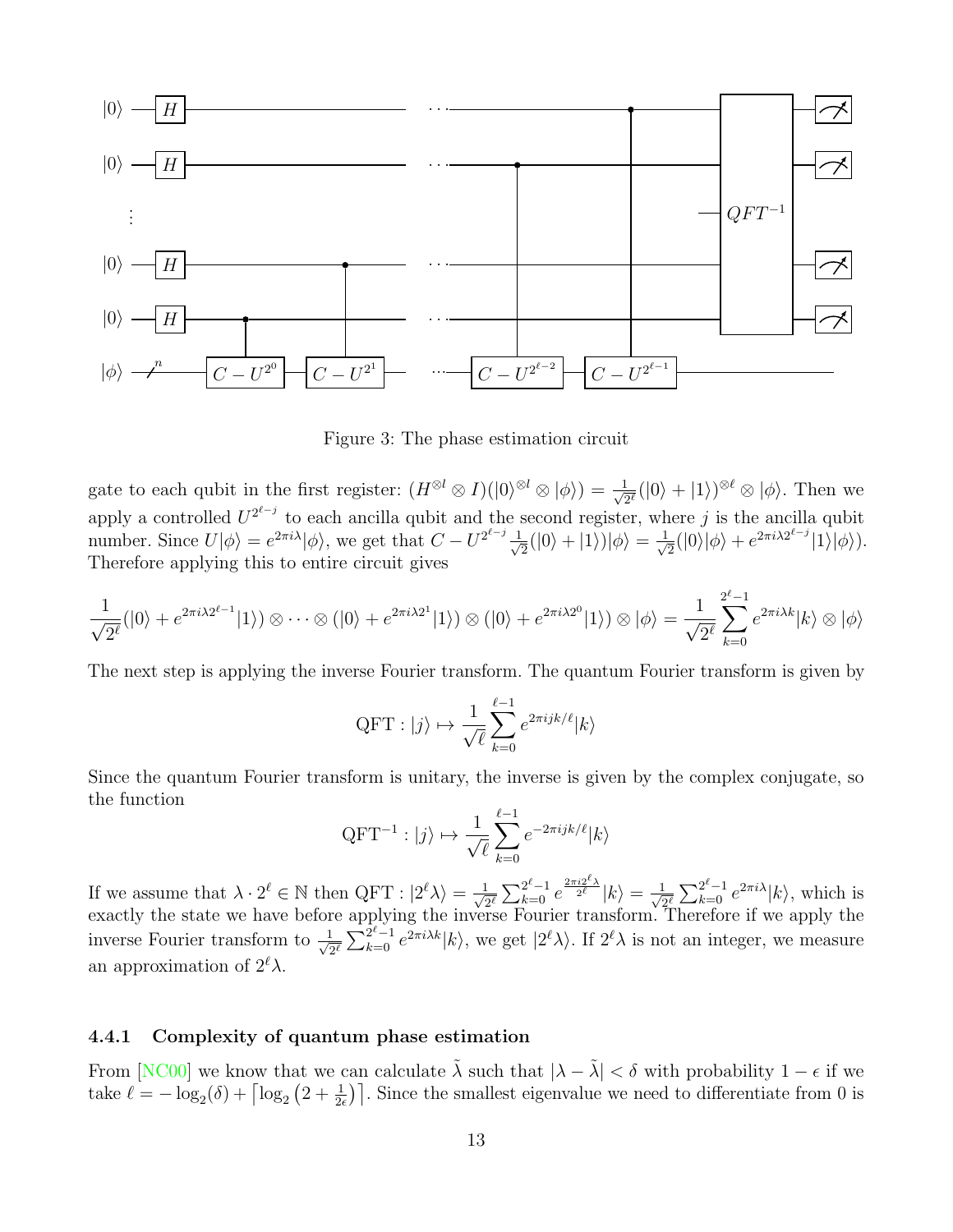$\lambda_{\text{min}}$  $\frac{\lambda_{\min}}{\lambda_{\max}}$ , we can choose  $\delta = \frac{\lambda_{\max}}{\lambda_{\min}}$  $\frac{\lambda_{\max}}{\lambda_{\min}}$  to get  $\ell = \left\lceil \log_2(\frac{\lambda_{\max}}{\lambda_{\min}}\right\rceil$  $\left[\lambda_{\text{max}}\over \lambda_{\text{min}}\right] + \left[\log_2\left(2+\frac{1}{2\epsilon}\right)\right].$ 

For the gate complexity, we have that since we need  $U^{2^0}, ..., U^{2^{\ell-1}}$  $\sum$ r the gate complexity, we have that since we need  $U^{2^0},..., U^{2^{t-1}}$ , the total time t we need for U is  $\frac{l-1}{j=0}2^j = 2^l - 1 \le \frac{2\lambda_{\max}}{\lambda_{\min}} + \frac{\lambda_{\max}}{2\epsilon\lambda_{\min}}$ . Since we know realizing  $U^t$  has gate complexity  $\mathcal{O$  $\frac{2 \lambda_{\max}}{\lambda_{\min}} + \frac{\lambda_{\max}}{2 \epsilon \lambda_{\min}}$  $\frac{\lambda_{\max}}{2\epsilon\lambda_{\min}}$ . Since we know realizing  $U^t$  has gate complexity  $\mathcal{O}(tn^2\frac{1}{\lambda_{\max}} + \log(\frac{1}{\epsilon}))$  $(\frac{1}{\epsilon})),$ we get that the gate complexity of the execution of the  $U^j$  equals  $\widetilde{\mathcal{O}}((\frac{2\lambda_{\max}}{\lambda_{\min}} + \frac{\lambda_{\max}}{2\epsilon\lambda_{\min}}))$  $\frac{\lambda_{\max}}{2\epsilon\lambda_{\min}}$ ) $n^2\frac{1}{\lambda_{\min}}$  $\frac{1}{\lambda_{\max}} + \log(\frac{1}{\epsilon})$  $(\frac{1}{\epsilon})$ ) =  $\widetilde{\mathcal{O}}(\frac{n^2}{\lambda_{\mathrm{mi}}}$  $\frac{n^2}{\lambda_{\min}} + \frac{n^2}{\epsilon \lambda_{\min}}$  $\frac{n^2}{\epsilon\lambda_{\min}}) = \widetilde{\mathcal{O}}(\frac{n^2}{\epsilon\lambda_{\min}})$  $\frac{n^2}{\epsilon \lambda_{\min}}$ ), where  $\mathcal O$  is is the complexity class, but suppressing logarithmically growing factors. We examine this instead of the normal complexity since it simplifies the calculations, but still allows a fair comparison between the algorithms.

The number of qubits required is around  $n + \ell = n + \left[ \log_2(\frac{\lambda_{\text{max}}}{\lambda_{\text{min}}}) \right]$  $\left[\lambda_{\text{max}}\over \lambda_{\text{min}}\right)\right]+\left\lceil\log_2\left(2+\frac{1}{2\epsilon}\right)\right\rceil.$ 

#### <span id="page-16-0"></span>4.5 Complexity of the quantum algorithm for Betti number estimation

If we assume we do the state preparation clasically, executing Hamiltonian simulation and phase estimation requires  $\widetilde{\mathcal{O}}\left(\frac{n^2}{\epsilon\lambda_{\min}}\right)$ . On top of that, there is a classical time complexity of  $\mathcal{O}$  $\sqrt{ }$  $k^2 \frac{\binom{n}{k+1}}{N}$ N  $\setminus$ for the state preparation. Then, according to [\[GCD20\]](#page-27-3), we estimate  $\beta_k/N$  up to additive precision δ using  $M ∈ \mathcal{O}(\delta^{-2})$  repetitions of the execution of the state preparation, Hamiltonian simulation and phase estimation. If we assume no error in the quantum phase estimation, we get a total time complexity of estimating  $\beta_k/N$  at

$$
\widetilde{\mathcal{O}}\left(\left(\frac{k^2\binom{n}{k+1}}{N}+\frac{n^2}{\lambda_{\min}}\right)/\delta^2\right).
$$

If  $\frac{1}{\lambda_{\min}} \in \mathcal{O}(1/\text{poly}(n))$ , this algorithm is polynomial. However, in general we do not know if this is the case.

Since Hamiltonian simulation requires  $2n + r + 1$  qubits, and phase estimation requires  $n +$  $\lceil log_2(\frac{\lambda_{\max}}{\lambda_{\min}}\rceil)$  $\left(\frac{\lambda_{\text{max}}}{\lambda_{\text{min}}}\right)^2 + \left[\log_2\left(2+\frac{1}{2\epsilon}\right)\right]$ . Since *n* qubits from the Hamiltonian simulation can be reused for phase estimation, the total number of qubits required for Hamiltonian simulation and quantum phase esimation is around  $2n + r + 1 + \left[ \log_2(\frac{\lambda_{\text{max}}}{\lambda_{\text{min}}}) \right]$  $\left[\frac{\lambda_{\text{max}}}{\lambda_{\text{min}}}\right] + \left[\log_2\left(2 + \frac{1}{2\epsilon}\right)\right]$  qubits.

## <span id="page-16-1"></span>5 Reducing the number of qubits

Now that we know how the algorithm works, we can look at reducing the number of qubits it requires. Specifically we look at the number of qubits required for the quantum phase estimation. Instead of using  $\ell$  ancilla qubits, we use only one, and we replace applying the inverse quantum Fourier transform with a classical analysis of the measurement outcome.

In [\[OTT19\]](#page-27-9), the authors show a way of changing the quantum phase estimation algorithm such that, instead of calculating all the bits of the eigenvalue at the same time, they can be calculated one after another. They then use post-processing to estimate the actual eigenvalue. We will use this approach, but our post-processing will be different, since we only care about the number of eigenvalues equal to zero, and not about their specific values. In this way we can reduce the number of ancilla qubits from  $\ell$  to one.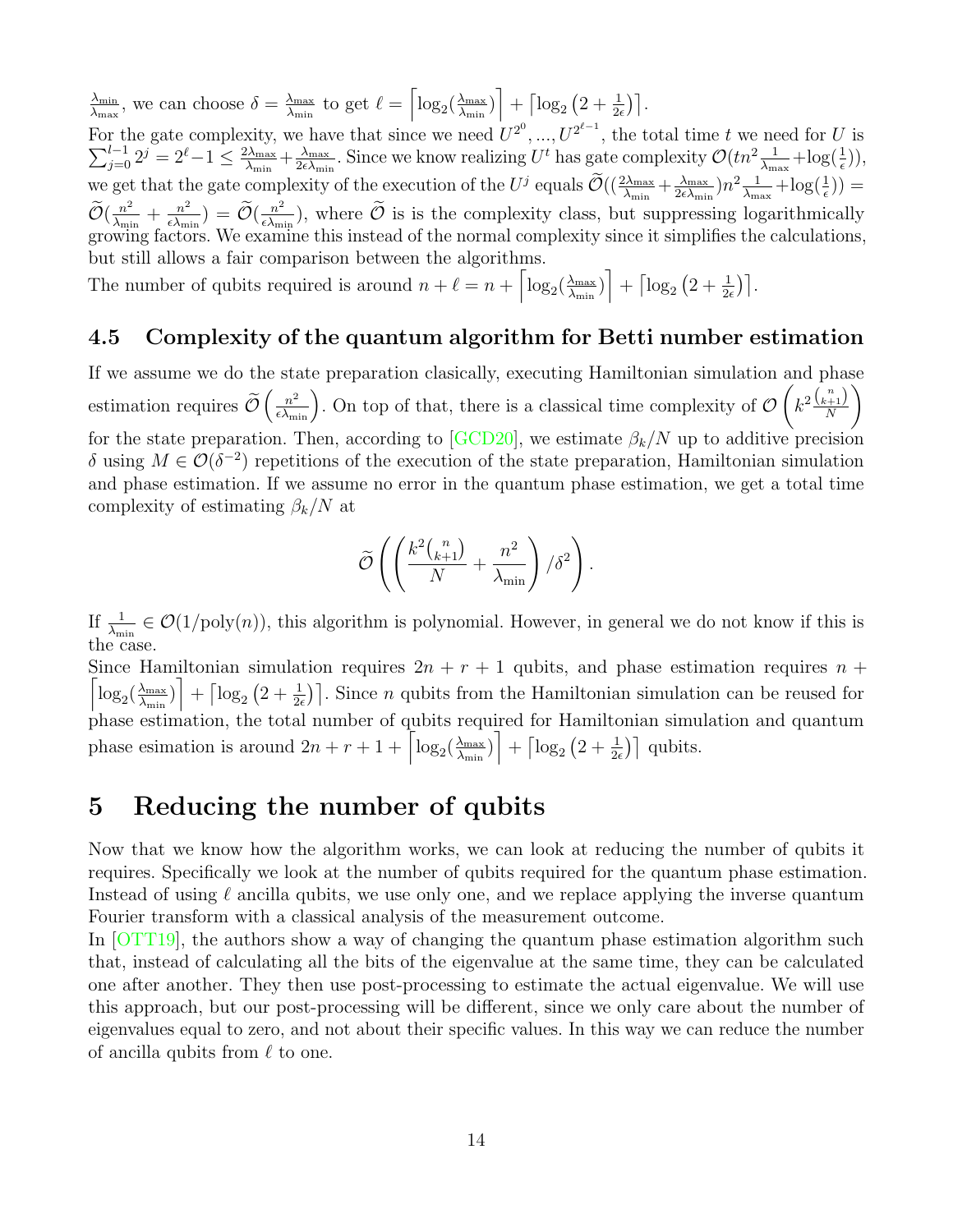

<span id="page-17-2"></span>Figure 4: The quantum circuit of the new algorithm

#### <span id="page-17-0"></span>5.1 Reducing the ancilla qubits

The new quantum circuit is given in figure [4.](#page-17-2) In order to use the circuit, we first need to calculate the probabilities of measuring 0 or 1, given the variables t and  $\alpha$ .

In the circuit,  $\rho = \frac{1}{N}$  $\frac{1}{N}\sum_{j=1}^{N}|\phi_j\rangle\langle\phi_j|$  is the input state, with  $|\phi_j\rangle$  the eigenvectors of U and N =  $|Cl_k(G)|$ , similarly to what is done in the existing algorithm. We let  $e^{2\pi i\lambda_j}$  be the eigenvalue of  $|\phi_j\rangle$ , such that  $U|\phi_j\rangle = e^{2\pi i \lambda_j} |\phi_j\rangle$ . We assume that we have  $0 \leq \lambda_j < 1$  for all j, since we scaled the matrix using Hamiltonian simulation. In the circuit, t and  $\alpha$  are parameters we can change between subsequent executions of the algorithm.

In the next two subsections we show how we can use this circuit to estimate (the real part of) the function  $q(t)$  given by

$$
g(t) = \frac{1}{N} \sum_{j=1}^{N} e^{2\pi i t \lambda_j}
$$

Then  $\frac{\beta_k}{N}$  is equal to  $\frac{1}{N}$  times the number of  $\lambda_j$  eigenvalues that are zero, which we call the constant part of  $g(t)$ . This means that if we estimate the constant part of  $g(t)$ , we can estimate  $\beta_k = \dim(\ker \Delta_k^G)$ . We look at ways to calculate the constant part of  $g(t)$ , showing one way to calculate this constant part if we know the period K of  $g(t)$ . However, this period does not always exist, so we also have another method that works regardless of whether the period exists or not, although at the cost of a small error.

#### <span id="page-17-1"></span>5.2 Probabilities of the measurement of the circuit

First of all, we will calculate the probabilities of measuring 0 or 1 for U (so U has eigenvectors  $|\phi_i\rangle$ ) with corresponding eigenvalues  $\lambda_i$ ).

Subsections [5.2](#page-17-1) and [5.3](#page-19-0) are based on [\[OTT19\]](#page-27-9). We start in the state

$$
|0\rangle\langle 0| \otimes \frac{1}{N} \sum_{j=1}^{N} |\phi_j\rangle\langle \phi_j|
$$

Applying the Hadamard gate to the first qubit gives

$$
\frac{1}{2}(|0\rangle\langle 0|+|0\rangle\langle 1|+|1\rangle\langle 0|+|1\rangle\langle 1|)\otimes\frac{1}{N}\sum_{j=1}^{N}|\phi_j\rangle\langle\phi_j|
$$

Applying the controlled  $U^t$  gives

$$
\frac{1}{2N} \sum_{j=1}^{N} (|0\rangle\langle 0| + e^{-2\pi i \lambda_j t} |0\rangle\langle 1| + e^{2\pi i \lambda_j t} |1\rangle\langle 0| + |1\rangle\langle 1|) \otimes |\phi_j\rangle\langle \phi_j|
$$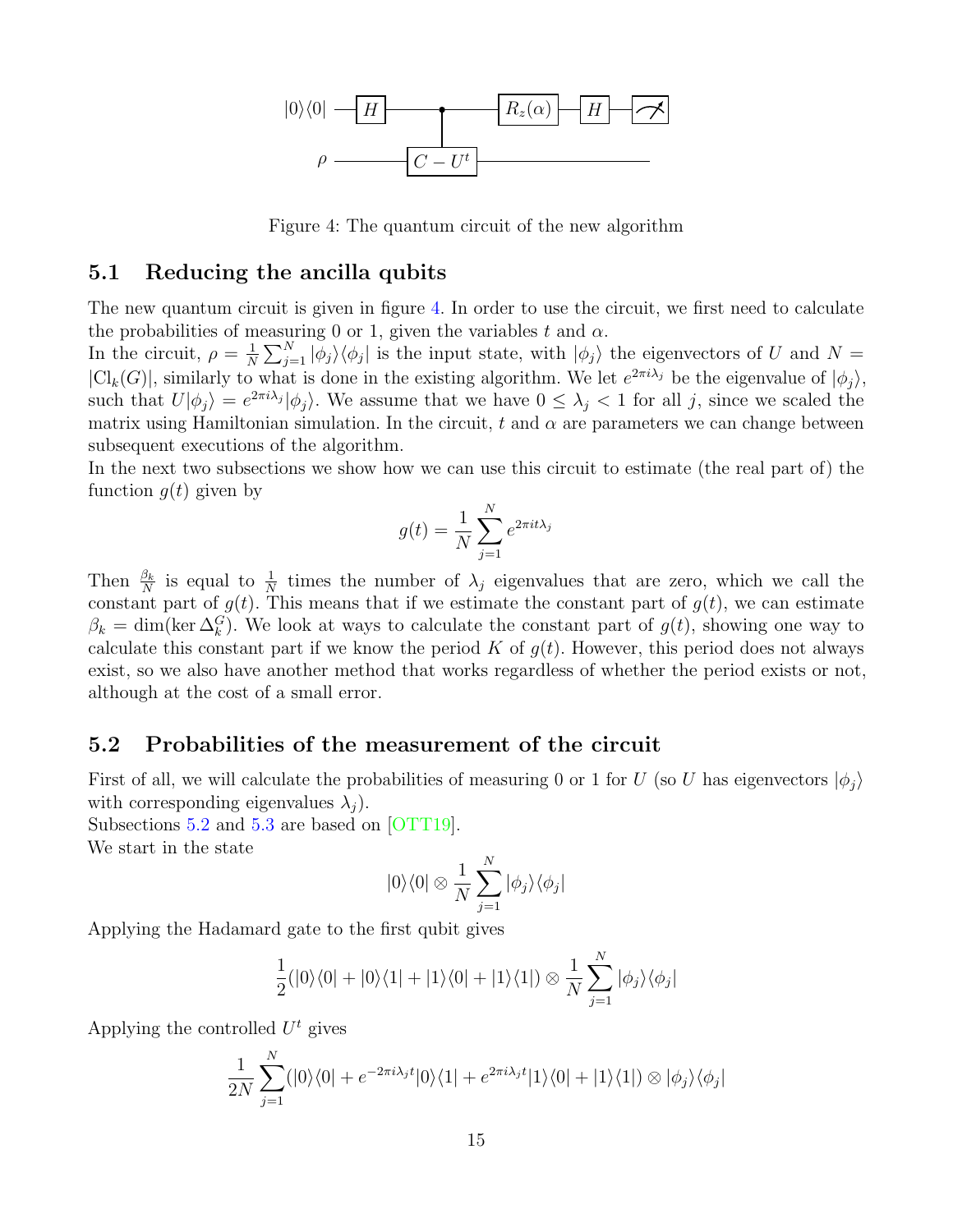Applying the Z-rotation to the ancilla qubit then gives

$$
\frac{1}{2N} \sum_{j=1}^{N} (|0\rangle\langle 0| + e^{-2\pi i \lambda_j t - \alpha} |0\rangle\langle 1| + e^{2\pi i \lambda_j t + \alpha} |1\rangle\langle 0| + |1\rangle\langle 1|) \otimes |\phi_j\rangle\langle\phi_j|
$$

Lastly, we apply the Hadamard gate

$$
\frac{1}{4N} \sum_{j=1}^{N} (|0\rangle\langle0| + |1\rangle\langle0| + |0\rangle\langle1| + |1\rangle\langle1| + e^{-2\pi i\lambda_j t - \alpha} (|0\rangle\langle0| - |1\rangle\langle1|) +
$$
  
\n
$$
e^{2\pi i\lambda_j t + \alpha} (|0\rangle\langle0| - |1\rangle\langle1|) + |0\rangle\langle0| - |0\rangle\langle1| - |1\rangle\langle0| + |1\rangle\langle1|) \otimes |\phi_j\rangle\langle\phi_j| =
$$
  
\n
$$
\frac{1}{4N} \sum_{j=1}^{N} ((2 + e^{-2\pi i\lambda_j t - \alpha} + e^{2\pi i\lambda_j t + \alpha}) |0\rangle\langle0| + (2 - e^{-2\pi i\lambda_j t - \alpha} - e^{2\pi i\lambda_j t + \alpha}) |1\rangle\langle1|) \otimes |\phi_j\rangle\langle\phi_j| =
$$
  
\n
$$
\frac{1}{4N} \sum_{j=1}^{N} ((2 + 2\cos(2\pi \lambda_j t + \alpha)) |0\rangle\langle0| + (2 - 2\cos(2\pi \lambda_j t + \alpha)) |1\rangle\langle1|) \otimes |\phi_j\rangle\langle\phi_j|
$$

Then the probability of measuring  $|0\rangle\langle 0|$  in the ancilla qubit equals

$$
P_{t,\alpha}(0) = \frac{1}{4N} \sum_{j=1}^{N} 2 + 2 \cos(2\pi t \lambda_j + \alpha)
$$
  
= 
$$
\frac{1}{4N} \sum_{j=1}^{N} 2 + 2(2 \cos^2(\frac{2\pi t \lambda_j + \alpha}{2}) - 1)
$$
  
= 
$$
\frac{1}{N} \sum_{j=1}^{N} \cos^2(\frac{2\pi t \lambda_j + \alpha}{2})
$$

The probability of measuring  $|1\rangle\langle 1|$  equals

$$
P_{t,\alpha}(1) = \frac{1}{4N} \sum_{j=1}^{N} 2 - 2 \cos(2\pi t \lambda_j + \alpha)
$$
  
= 
$$
\frac{1}{4N} \sum_{j=1}^{N} 2 + 2 \cos(2\pi t \lambda_j + \alpha - \pi)
$$
  
= 
$$
\frac{1}{4N} \sum_{j=1}^{N} 2 + 2(2 \cos^2(\frac{2\pi t \lambda_j + \alpha - \pi}{2}) - 1)
$$
  
= 
$$
\frac{1}{N} \sum_{j=1}^{N} \cos^2(\frac{2\pi t \lambda_j + \alpha - \pi}{2})
$$

Combining these two, we get that the probability of measuring  $m \in \{0, 1\}$  equals

$$
P_{t,\alpha}(m) = \frac{1}{N} \sum_{j=1}^{N} \cos^2(\frac{2\pi t \lambda_j + \alpha - m\pi}{2})
$$

Now that we know the measurement probabilities, we can use them to calculate  $g(t)$ .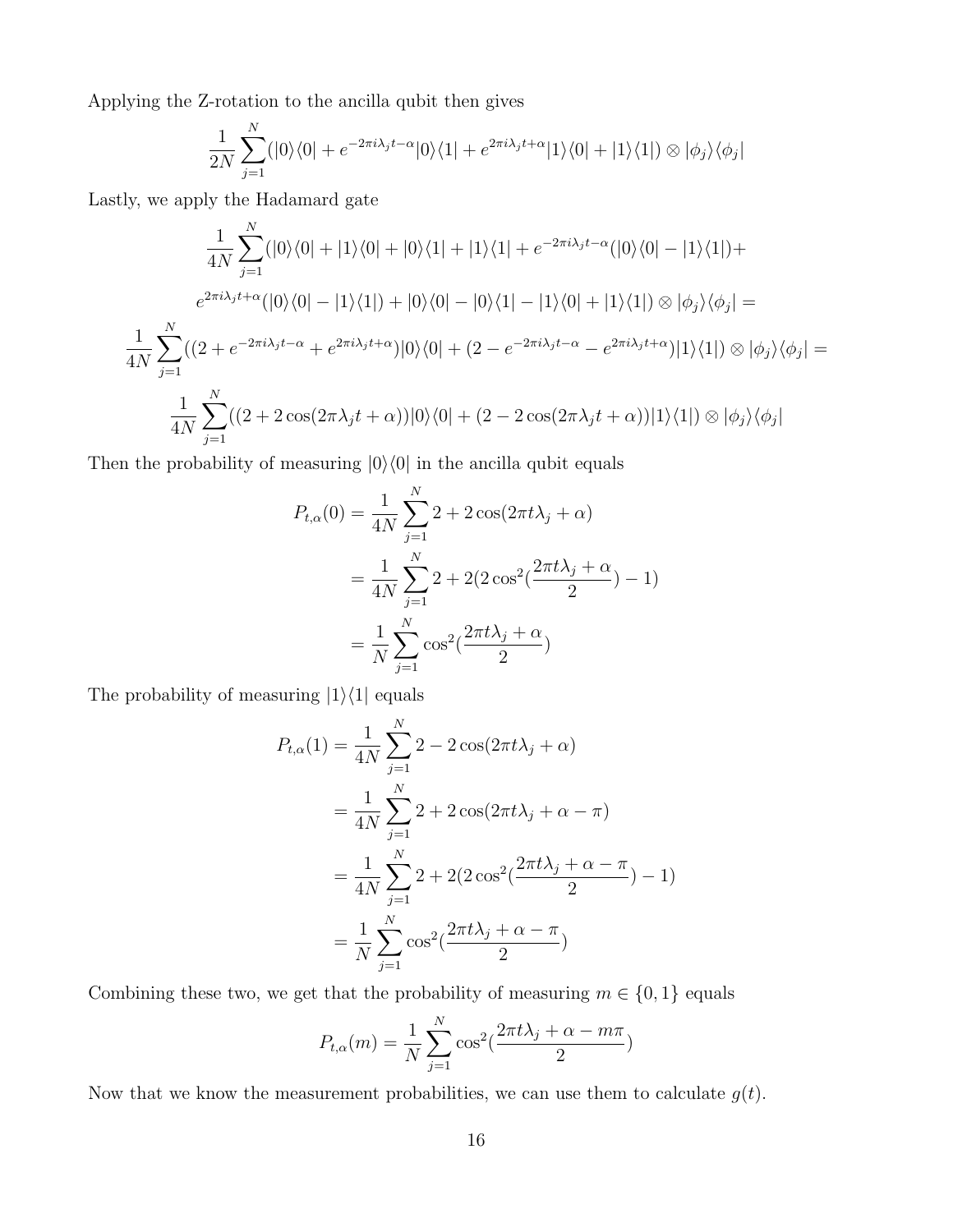#### <span id="page-19-0"></span>5.3 Estimating  $g(t)$

We will now show how to calculate  $g(t)$  using the circuit provided in figure [4.](#page-17-2) In order to do this we will write  $g(t) = \frac{1}{N} \sum_{j=1}^{N} e^{2\pi i t \lambda_j}$  in terms of  $P_{t,\alpha}(m)$  for different values of t,  $\alpha$  and  $m$ . We have that

$$
P_{t,\alpha}(m) = \frac{1}{N} \sum_{j=1}^{N} \cos^{2}(\frac{2\pi t\lambda_{j} + \alpha - m\pi}{2})
$$
  
\n
$$
= \frac{1}{N} \sum_{j=1}^{N} \frac{1}{2} \cos(2\pi t\lambda_{j} + \alpha - m\pi) + \frac{1}{2}
$$
  
\n
$$
= \frac{1}{2} + \frac{1}{N} \sum_{j=1}^{N} \frac{1}{2} (\cos(\alpha + m\pi - 2\pi t\lambda_{j}) + \cos(\alpha + m\pi + 2\pi t\lambda_{j}))
$$
  
\n
$$
- \frac{1}{2} (\cos(\alpha + m\pi - 2\pi t\lambda_{j}) + \cos(\alpha + m\pi + 2\pi t\lambda_{j}))
$$
  
\n
$$
= \frac{1}{2} + \frac{1}{2N} \sum_{j=1}^{N} \cos(\alpha + m\pi) \cos(2\pi t\lambda_{j}) - \sin(\alpha + m\pi) \sin(2\pi t\lambda_{j})
$$
  
\n
$$
= \frac{1}{2} + \frac{1}{2} \cos(\alpha + m\pi) \frac{1}{N} \sum_{j=1}^{N} \cos(2\pi t\lambda_{j}) - \frac{1}{2} \sin(\alpha + m\pi) \frac{1}{N} \sum_{j=1}^{N} \sin(2\pi t\lambda_{j})
$$
  
\n
$$
= \frac{1}{2} + \frac{1}{2} \cos(\alpha + m\pi) \text{Re}(g(t)) - \frac{1}{2} \sin(\alpha + m\pi) \text{Im}(g(t))
$$

We can now use the fact that

$$
g(t) = \frac{1}{2} + \frac{1}{2}\text{Re}(g(t)) - \frac{1}{2} + \frac{1}{2}\text{Re}(g(t)) - i(\frac{1}{2} - \frac{1}{2}\text{Im}(g(t))) + i(\frac{1}{2} + \frac{1}{2}\text{Im}(g(t)))
$$
  
=  $P_{t,0}(0) - P_{t,0}(1) - iP_{t,\frac{\pi}{2}}(0) + iP_{t,\frac{\pi}{2}}(1)$ 

This allows us to calculate  $g(t)$  by calculating  $P_{t,0}(0)$ ,  $P_{t,0}(1)$ ,  $P_{t,\frac{\pi}{2}}(0)$  and  $P_{t,\frac{\pi}{2}}(1)$ . Alternatively, we have

$$
Re(g(t)) = P_{t,0}(0) - P_{t,0}(1)
$$

which for our purpose will be just as useful as  $g(t)$ , but only requires  $P_{t,0}(0)$  and  $P_{t,0}(1)$ .

#### <span id="page-19-1"></span>5.4 Overview

Now that we can calculate  $q(t)$ , we need to calculate the constant part of  $q(t)$ , since this is equal to 1  $\frac{1}{N}$  times the number of zero eigenvalues of U. We found two ways to do this. The first way assumes that we know that the function  $g(t)$  is periodic, and that we know the period K of  $g(t)$ . Using this, we show in section [5.5](#page-20-0) how we can estimate  $\frac{\beta_k}{N}$  using this period, and in section [5.6](#page-20-1) how we can estimate it, which drastically reduces the number of calculations required.

However, this period K does not always exist. If it does, we can estimate it, for example using [\[QCM12\]](#page-27-10), and then use this estimate to calculate the constant part. However, in section [5.7](#page-21-0) and [5.8](#page-22-0) we show another way to estimate  $\frac{\beta_k}{N}$ , derived from the first, and this time not requiring that the we know the period of  $q(t)$ , or that it exists. However, this way is computationally a bit more expensive than the case where we do know the period.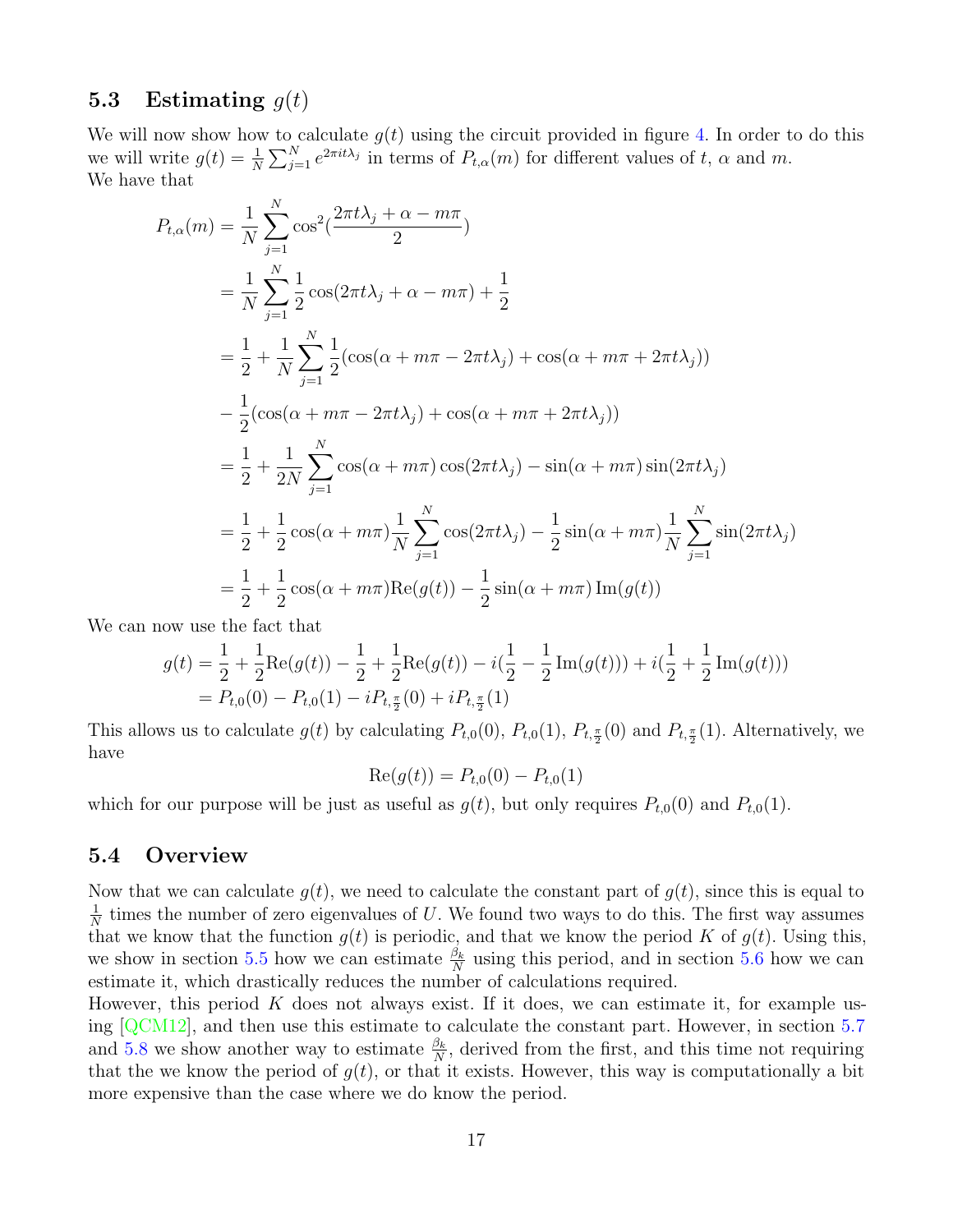## <span id="page-20-0"></span>5.5 Calculating the constant part of  $g(t)$  using the period

As a start, we show we can calculate  $\beta_k$  if we know a period K of  $g(t)$ , so a number  $K > 0$  such that  $q(K) = 1$ , and the value of  $q(t)$  for  $t = 0, ..., K - 1$ .

**Lemma 1.** Given a  $K \in \mathbb{N}$  such that  $g(K) = 1$ , then  $\frac{1}{K} \sum_{t=1}^{K} g(t) = \frac{\beta_k}{N}$  holds.

*Proof.* Suppose we know the period K of  $g(t)$ , so  $g(K) = 1$  with  $K \in \mathbb{N}$ . Since  $\text{Re}(e^{2\pi i \lambda_j t}) \leq 1$  for all j, we have that  $g(K) = 1$  if and only if  $e^{2\pi i \lambda_j K} = 1$  for all j. This is only true if  $\lambda_j K = p$ , with  $p \in \mathbb{Z}_{\geq 0}$ . Then we have that if  $\lambda_j \neq 0$ , then  $e^{i\lambda_j}$  satisfies  $(e^{i\lambda_j})^K - 1 = 0$ . For  $\lambda_j \neq 0$ , we have that  $e^{2\pi i\lambda_j} \neq 1$ . Therefore it is a root of  $\frac{X^{K}-1}{X-1} = X^{K-1} + X^{K-2} + \cdots + X^{1} + 1$ . This means that  $\sum_{m=0}^{K-1} e^{2\pi i \lambda_j m} = 0$ . If  $e^{2\pi i \lambda_j} = 1$ , so  $\lambda_j = 0$ , we get that  $\sum_{m=0}^{K-1} e^{2\pi i \lambda_j m} = K$ . Therefore we can write

$$
\sum_{t=1}^{K} g(t) = \sum_{t=0}^{K-1} \frac{1}{N} \sum_{j=1}^{N} e^{2\pi i \lambda_j t}
$$
  
=  $\frac{1}{N} \sum_{j=1}^{N} \sum_{t=0}^{K-1} e^{2\pi i \lambda_j t}$   
=  $\frac{1}{N} \sum_{j:\lambda_j \neq 0} \sum_{t=0}^{K-1} e^{2\pi i \lambda_j t} + \frac{1}{N} \sum_{j:\lambda_j=0} \sum_{t=0}^{K-1} e^{2\pi i \lambda_j t}$   
=  $\frac{1}{N} \sum_{j:\lambda_j \neq 0} K$   
=  $\frac{K \beta_k}{N}$ 

giving  $\frac{1}{K} \sum_{t=1}^{K} g(t) = \frac{\beta_k}{N}$ .

#### <span id="page-20-1"></span>5.6 Sampling the average of the  $q(t)$

We now know we can find  $\beta_k$  by calculating and measuring  $g(t)$  for all  $t = 0, ..., K - 1$ . However, since K can get very large, calculating  $g(t)$  for each  $t = 0, ..., K - 1$  will be slow. Instead, we can estimate the value of  $\frac{1}{K} \sum_{t=1}^{K} g(t)$  by calculating  $g(t)$  for randomly chosen t. This is done using Hoeffding's inequality.

**Lemma 2.** We can estimate  $\frac{1}{K} \sum_{t=0}^{K} g(t)$  up to probability  $\delta$  with chance  $1 - \epsilon$  by calculating  $Re(g(t))$  in total  $\frac{2 \log(\frac{2}{\epsilon})}{\delta^2}$  $rac{\delta^2}{\delta^2}$  times.

*Proof.* Let  $Y_i$ , for  $i = 1, ..., p$ , be random variables with the discrete uniform distribution from 0 to K – 1. Define  $X_i = \text{Re}(g(Y_i))$ . Then we have that  $\mathbb{E}(X_i) = \frac{1}{K} \sum_{t=0}^{K-1} \text{Re}(g(t))$ .

We can now make use of Hoeffding's inequality: define  $\overline{X} = \frac{1}{n}$  $\frac{1}{p}\sum_{i=1}^p X_i$ . Then we have  $\mathbb{E}(\overline{X}) =$ 1  $\frac{1}{K}\sum_{i=1}^p \mathbb{E}(X_i) = \frac{1}{K}\sum_{t=0}^{K-1} Re(g(t))$ . These  $X_i$  are bounded by [-1, 1]. Hoeffding's inequality then states

$$
\mathbb{P}\left(\left|\overline{X} - \mathbb{E}(\overline{X})\right| \ge \delta\right) \le 2e^{-\frac{1}{2}p\delta^2}
$$

 $\Box$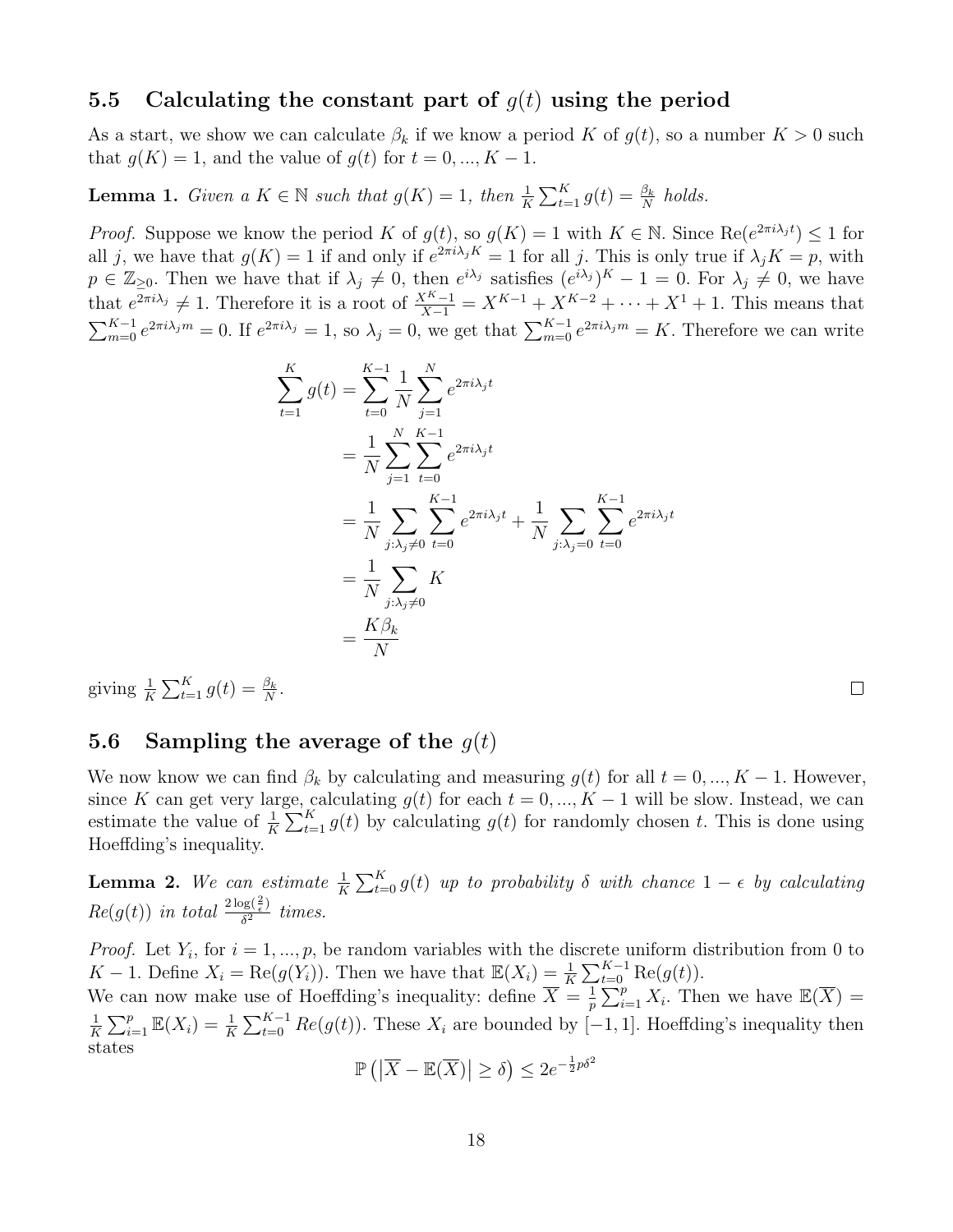If we choose  $\epsilon = 2e^{-\frac{1}{2}p\delta^2}$ , we get  $\log(\frac{2}{\epsilon})$  $(\frac{2}{\epsilon}) = \frac{1}{2}p\delta^2$ , so  $p = \frac{2\log(\frac{2}{\epsilon})}{\delta^2}$  $\frac{\partial g(z)}{\partial^2}$ . Therefore, assuming we can calculate  $P_{t,\alpha}(m)$  without error, we can calculate  $\overline{X}$  such that the difference between  $\overline{X}$  and  $\frac{1}{K}\sum_{t=0}^{K-1}Re(g(t))$ is smaller than  $\delta$  with probability more than  $1 - \epsilon = 1 - 2e^{-\frac{1}{2}\delta}$  by choosing  $p = \frac{2\log(\frac{2}{\epsilon})}{\delta^2}$  $rac{\partial g(\frac{\pi}{\epsilon})}{\partial^2}$ .

Since  $Re(g(t)) = P_{t,0}(0) - P_{t,0}(1)$ , it takes on average  $\frac{K-1}{2} + \frac{K-1}{2} = K - 1$  executions of the controlled unitary  $C-U$  to calculate  $X_i$ . Therefore the total number of executions of the controlled unitary  $C-U$  in order to calculate  $\overline{X}$  such that the difference between  $\overline{X}$  and  $\frac{1}{K}\sum_{t=0}^{K-1}Re(g(t))$  is smaller than  $\delta$  with probability larger than  $1 - \epsilon$ , is equal to  $(K - 1) \cdot \frac{2 \log(\frac{2}{\epsilon})}{\delta^2}$  $rac{\sqrt{8}(\frac{1}{\epsilon})}{\delta^2}$ .

#### <span id="page-21-0"></span>5.7 The aperiodic case

The above method works well, but only if we actually have a period  $K$ . If we do not have this period, there is another way to estimate  $\frac{\beta_k}{N}$ , by calculating  $\frac{1}{T} \int_0^T \text{Re}(g(t))dt$ . We do this by showing that  $\frac{1}{T} \int_0^T \cos(2\pi\lambda_j t) dt$  goes to zero for non-zero  $\lambda_j$  when T is large, while  $\frac{1}{T} \int_0^T \cos(2\pi\lambda_j t) dt = 1$ for  $\lambda_{j'}=0$ , leading to  $\frac{1}{T}\int_0^T \text{Re}(g(t))dt$  approaching  $\frac{\beta_k}{N}$  when T is large. This then gives us an estimate of the constant part of  $\text{Re}(q(t))$ .

In the next subsection we show how we can approximate this integral using Hoeffding's inequality, much like the periodic case.

**Lemma 3.** For  $T \in \mathbb{R}_{>0}$  and  $g(t)$  as before, we have

$$
\left|\frac{1}{T}\int_0^T Re(g(t))dt - \frac{\beta_k}{N}\right| \le \frac{\lambda_{\max}}{2\pi T\lambda_{\min}}
$$

so we can approximate  $\frac{\beta_k}{N}$  with the integral  $\frac{1}{T} \int_0^T Re(g(t))dt$  by taking a large T.

*Proof.* We start with showing how we can extract  $\frac{\beta_k}{N}$ :

$$
\frac{1}{T} \int_0^T \text{Re}(g(t))dt = \frac{1}{T} \int_0^T \frac{1}{N} \sum_{j=1}^N \cos(2\pi \lambda_j t)dt
$$
  
\n
$$
= \frac{1}{NT} \sum_{j=1}^N \int_0^T \cos(2\pi \lambda_j t)dt
$$
  
\n
$$
= \frac{1}{NT} \sum_{j:\lambda_j \neq 0}^N \int_0^T \cos(2\pi \lambda_j t)dt + \frac{1}{NT} \sum_{j:\lambda_j=0}^N \int_0^T \cos(2\pi \lambda_j t)dt
$$
  
\n
$$
= \frac{1}{NT} \sum_{j:\lambda_j \neq 0}^N \int_0^T \cos(2\pi \lambda_j t)dt + \frac{1}{NT} \sum_{j:\lambda_j=0}^T T
$$
  
\n
$$
= \frac{1}{NT} \sum_{j:\lambda_j \neq 0}^N \int_0^T \cos(2\pi \lambda_j t)dt + \frac{\beta_k}{N}
$$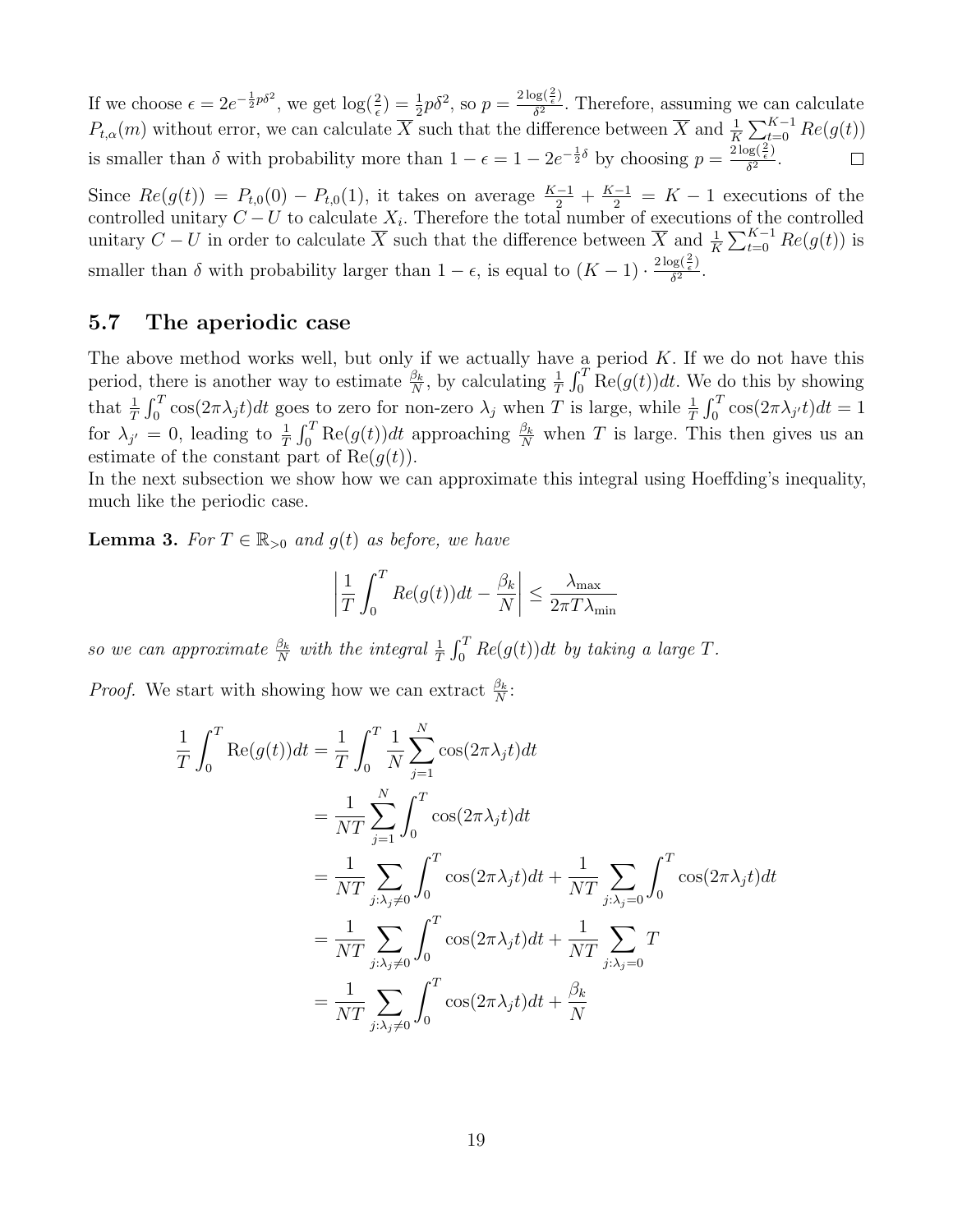In order to get the number of zero-eigenvalues, we need to show that

$$
\lim_{T \to \infty} \frac{1}{NT} \sum_{j:\lambda_j \neq 0} \int_0^T \cos(2\pi \lambda_j t) dt = 0
$$

To do this, for each non-zero  $\lambda_j$  we look at  $T_j = \frac{c_j}{\lambda_j}$  $\frac{c_j}{\lambda_j}$ , where  $c_j$  is the largest integer such that  $T_j \leq T$ . This means that

$$
\int_0^{T_j} \cos(2\pi\lambda_j t)dt = \frac{1}{2\pi\lambda_j} (\sin(2\pi c_j) - \sin(0)) = 0
$$

for all  $j$ . Then we obtain

$$
\frac{1}{NT} \sum_{j:\lambda_j \neq 0} \int_0^T \cos(2\pi \lambda_j t) dt = \frac{1}{NT} \sum_{j:\lambda_j \neq 0} \int_0^{T_j} \cos(2\pi \lambda_j t) dt + \frac{1}{NT} \int_{T_j}^T \cos(2\pi \lambda_j t) dt
$$

$$
= \frac{1}{NT} \sum_{j:\lambda_j \neq 0} \int_{T_j}^T \cos(2\pi \lambda_j t) dt.
$$

We will now look at the integral, and give an upper bound. We have

$$
\left| \int_{T_j}^{T} \cos(2\pi \lambda_j t) dt \right| = \left| \frac{\sin(2\pi c_j)}{2\pi \lambda_j} - \frac{\sin(2\pi \lambda_j T)}{2\pi \lambda_j} \right| = \left| \frac{\sin(2\pi \lambda_j T)}{2\pi \lambda_j} \right| \le \frac{1}{|2\pi \lambda_j|} \le \left| \frac{\lambda_{\max}}{2\pi \lambda_{\min}} \right|
$$

since  $\lambda_j \leq \frac{\lambda_{\min}}{\lambda_{\max}}$  $\frac{\lambda_{\min}}{\lambda_{\max}}$ . Applying this inequality to the sum of the integrals, we get

$$
\left| \frac{1}{NT} \sum_{j:\lambda_j \neq 0} \int_{T_j}^T \cos(2\pi \lambda_j t) dt \right| \leq \frac{1}{NT} \sum_{j:\lambda_j \neq 0} \left| \int_{T_j}^T \cos(2\pi \lambda_j t) dt \right| \leq \frac{1}{2\pi NT} \sum_{j:\lambda_j \neq 0} \frac{1}{|\lambda_j|} \leq \left| \frac{\lambda_{\max}}{2\pi T \lambda_{\min}} \right|
$$

Combining this with the integral from earlier gives

$$
\left| \frac{1}{NT} \sum_{j: \lambda_j \neq 0} \int_0^T \cos(2\pi \lambda_j t) dt \right| \le \left| \frac{\lambda_{\max}}{2\pi T \lambda_{\min}} \right|
$$

so we have an upper bound for the error. This means that

$$
\left|\frac{1}{T}\int_0^T \mathrm{Re}(g(t))dt - \frac{\beta_k}{N}\right| \le \frac{\lambda_{\max}}{2\pi T\lambda_{\min}}.
$$

 $\Box$ 

## <span id="page-22-0"></span>5.8 Estimating the integral

Since we cannot calculate the integral  $\frac{1}{T} \int_0^T \text{Re}(g(t))dt$  directly, we will estimate it by calculating  $\text{Re}(g(t))$  for random choices of t. For this, we again use Hoeffding's inequality, in a way similar to the aperiodic case.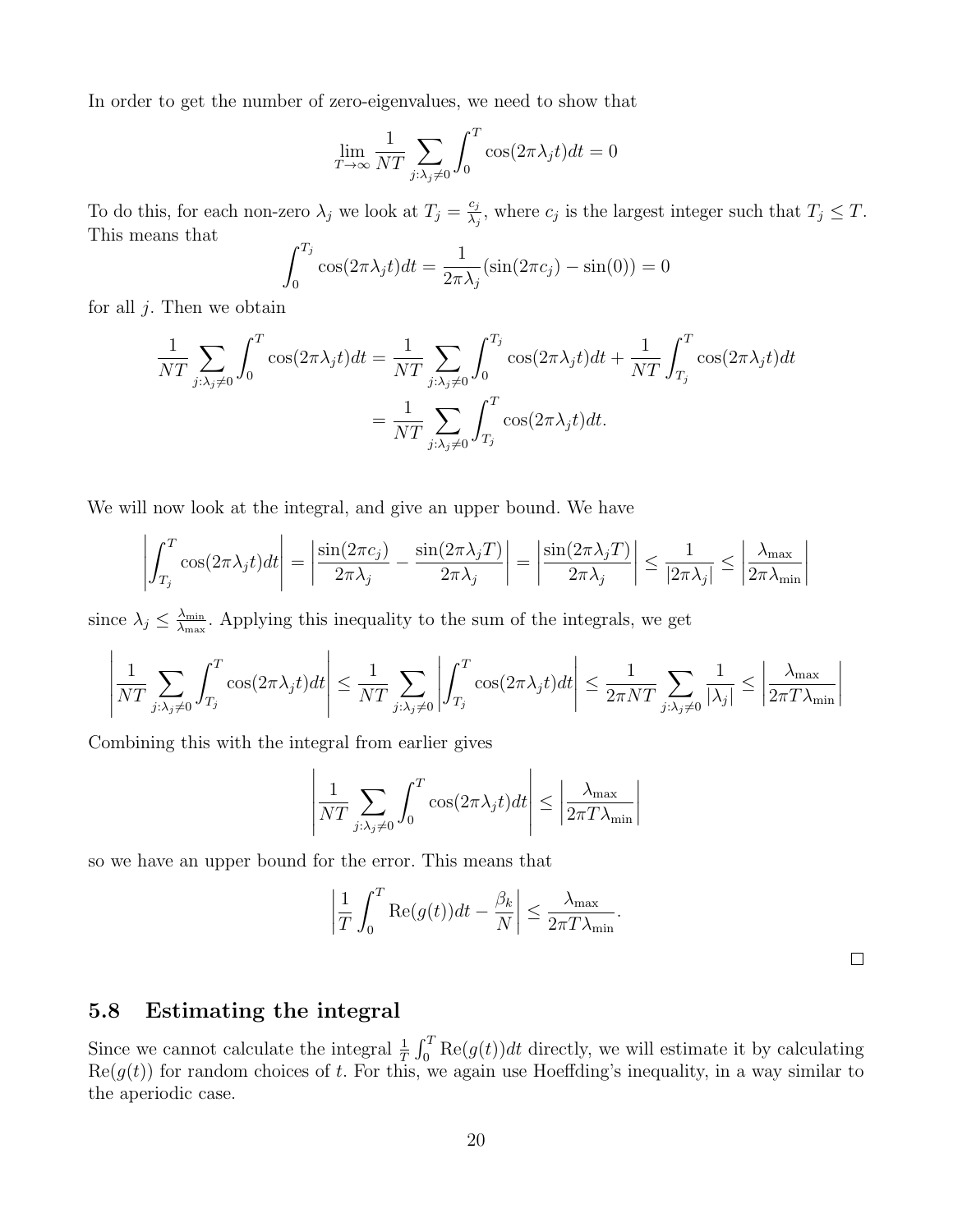**Lemma 4.** We can estimate  $\frac{1}{T} \int_0^T Re(g(t))dt$  up to precision  $\delta$  with probability  $1 - \epsilon$  by calculating  $g(t)$   $p = \frac{2 \cdot \log(\frac{2}{\epsilon})}{\delta^2}$  $\frac{\partial g(\frac{\pi}{\epsilon})}{\partial \delta^2}$  times, for random t.

*Proof.* Let  $Y_j$  for  $j = 1, ..., p$  be random variables with the continuous uniform distribution from 0 to *T*. Define  $X_j = \text{Re}(g(Y_i))$ . Then we have that  $\mathbb{E}(X_j) = \frac{1}{T} \int_0^T \text{Re}(g(t))dt$ . Now we can apply Hoeffding's inequality: we define  $\overline{X} = \frac{1}{n}$  $\frac{1}{p}\sum_{j=1}^p X_j$ . Then we have that  $\mathbb{E}(\overline{X}) = \frac{1}{p}\sum_{j=1}^p X_j$ . 1  $\frac{1}{T} \int_0^T \text{Re}(g(t)) dt =$ 1  $\frac{1}{T} \int_0^T \text{Re}(g(t))dt$ . Since the  $X_j$  are bounded by [-1, 1], Hoeffding's inequality gives that

$$
\mathbb{P}\left(\left|\overline{X} - \mathbb{E}[\overline{X}]\right| \ge \delta\right) \le 2e^{-\frac{1}{2}p\delta^2}
$$

Choosing  $\epsilon = 2e^{-\frac{1}{2}p\delta^2}$ , we get  $\log(\frac{2}{\epsilon})$  $(\frac{2}{\epsilon}) = \frac{1}{2}p\delta^2$ , so  $p = \frac{2\log(\frac{2}{\epsilon})}{\delta^2}$  $\frac{\log(\frac{2}{\epsilon})}{\delta^2}$ . Therefore, we can estimate  $\frac{1}{T} \int_0^T \text{Re}(g(t)) dt$ up to precision  $\delta$  with probability  $1 - \epsilon$  by taking  $p = \frac{2 \cdot \log(\frac{2}{\epsilon})}{\delta^2}$  $rac{\partial g(\frac{\pi}{\epsilon})}{\partial^2}$ .

## <span id="page-23-0"></span>6 Complexity of the new algorithm

Now that we know the algorithm can calculate  $\frac{\beta_k}{N}$ , we are interested in the gate complexity of the circuit, especially when compared to existing algorithms, so we determine the time complexity of the aperiodic version of the algorithm.

For now, we assume Hamiltonian simulation without error.

#### <span id="page-23-1"></span>6.1 Error of the average of random variables

In order to determine the error of the averages of several measurements, we will need the following lemma.

**Lemma 5.** For  $j = 1, ..., p$ , let  $X_j$  and  $Y_j$  such that  $\mathbb{P}(|X_j - Y_j| \ge \delta) \le \epsilon$ , and define  $\overline{X} = \frac{1}{n}$  $\frac{1}{p}\sum_{j=1}^p X_j$ and  $\overline{Y} = \frac{1}{n}$  $\frac{1}{p}\sum_{j=1}^p Y_j$ . Then  $\mathbb{P}(|\overline{X}-\overline{Y}| \geq \delta) \leq p\epsilon$ .

*Proof.* Let  $X_j$  and  $Y_j$  as in the lemma. Applying Boole's inequality gives

$$
\mathbb{P}\left(\bigcup_{j=1}^p \{|X_j - Y_j| \ge \delta\}\right) \le \sum_{j=1}^p \mathbb{P}(|X_j - Y_j| \ge \delta) \le p\epsilon
$$

Therefore, we can write

$$
1 - \mathbb{P}\left(\bigcup_{j=1}^p \{|X_j - Y_j| \ge \delta\}\right) = \mathbb{P}\left(\bigcap_{j=1}^p \{|X_j - Y_j| \le \delta\}\right) \ge 1 - p\epsilon
$$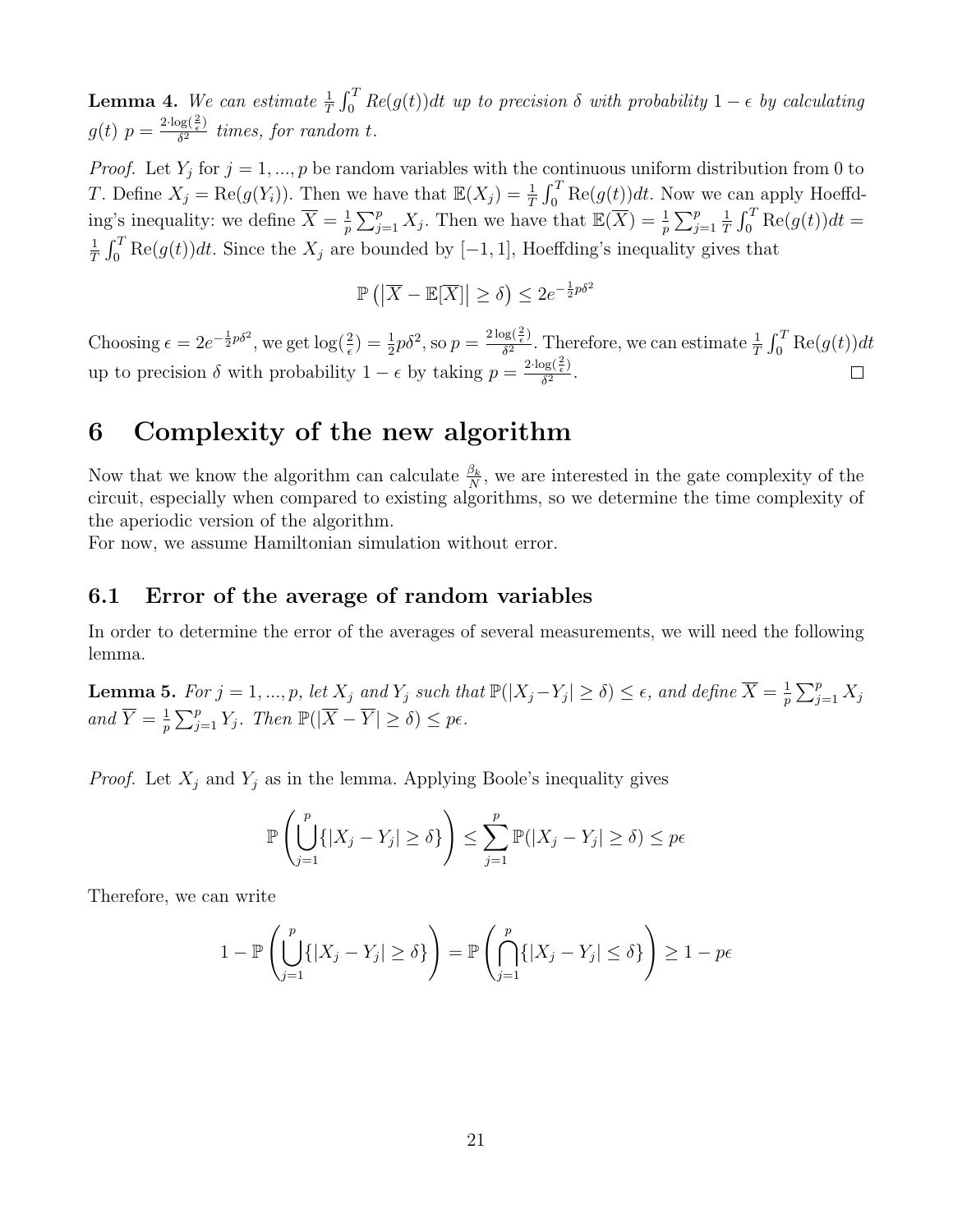Since  $\mathbb{P}(\{X \le x\} \cap \{Y \le y\}) \le \mathbb{P}(X + Y \le x + y)$ , we obtain

$$
1 - p\epsilon \le \mathbb{P}\left(\bigcap_{j=1}^p \{|X_j - Y_j| \le \delta\}\right)
$$
  
\n
$$
\le \mathbb{P}\left(\sum_{j=1}^p |X_j - Y_j| \le p\delta\right)
$$
  
\n
$$
\le \mathbb{P}\left(\left|\sum_{j=1}^p X_j - Y_j\right| \le p\delta\right)
$$
  
\n
$$
\le \mathbb{P}\left(|\overline{X} - \overline{Y}| \le \delta\right)
$$

This then gives  $\mathbb{P}\left(|\overline{X}-\overline{Y}|\geq \delta\right) \leq p\epsilon$ , proving the lemma.

# $\Box$

## <span id="page-24-0"></span>6.2 Sampling  $P_{t,0}$

Let  $t \in \mathbb{R}$  be fixed. For  $j = 1, ..., q$  we define the stochasts  $Z_i^{(t)}$  $j_j^{(t)}$  i.i.d. as  $\mathbb{P}(Z_j^{(t)} = m) = P_{t,0}(m)$  for  $m \in \{0, 1\}$ , so  $\mathbb{E}(Z_i^{(t)})$  $g_j^{(t)}$  =  $P_{t,0}(1)$ . We now want to know how many times we need to sample  $Z_j^{(t)}$  $j^{(\iota)}$  to estimate  $P_{t,0}(0)$  up to a certain precision.

Define  $\overline{Z}^{(t)} = \frac{1}{a}$  $\frac{1}{q}\sum_{j=1}^q Z_j^{(t)}$  $j^{(t)}$ . We then have  $\mathbb{E}(\overline{Z}^{(t)}) = \mathbb{E}(Z_j^{(t)})$  $j_j^{(t)}$  =  $P_{t,0}(m)$ . Hoeffding's inequality then gives us

$$
\mathbb{P}(|\overline{Z}^{(t)} - \mathbb{E}(Z_j^{(t)})| \ge \delta_1) = \mathbb{P}(|\overline{Z}^{(t)} - P_{t,0}(1)| \ge \delta_1) \le \epsilon_1
$$

Since Re $(g(t)) = P_{t,0}(0) - P_{t,0}(1) = 1 - 2P_{t,0}(1)$ , we have that

$$
\mathbb{P}(|(1 - 2\overline{Z}^{(t)}) - \text{Re}(g(t))| \ge 2\delta_1) \le \epsilon_1
$$

if we take  $q = \frac{\log(\frac{2}{\epsilon_1})}{2\delta^2}$  $\frac{2\delta(\frac{z}{\epsilon_1})}{2\delta_1^2}$ . Sampling  $Z_j^{(t)}$  has gate complexity  $\mathcal O$  $\left(\frac{k^2\binom{n}{k+1}}{N}+tn^2\right)$ , so the gate complexity of estimating  $P_{t,0}$  with precision  $\delta_1$  (or  $\text{Re}(g(t))$  with precision  $2\delta_1$ ) and probability  $\epsilon_1$  has complexity

$$
\mathcal{O}\left(\frac{k^2 {n \choose k+1}}{N} + qtn^2\right) = \mathcal{O}\left(\frac{k^2 {n \choose k+1}}{N} + \frac{tn^2\log\left(\frac{2}{\epsilon_1}\right)}{2\delta_1^2}\right) = \mathcal{O}\left(\frac{k^2 {n \choose k+1}}{N} + \frac{tn^2\log\left(\frac{2}{\epsilon_1}\right)}{\delta_1^2}\right).
$$

The reason the complexity for the state preparation is not multiplied by  $q$ , is that we run the circuit with the same input, so the state preparation only has to be executed once.

#### <span id="page-24-1"></span>6.3 Estimating the integral

In order to estimate  $\frac{1}{T} \int_0^T \text{Re}(g(t))dt$ , we estimate  $\overline{X}$ . Applying the lemma to  $X_j = \text{Re}(g(Y_j))$  and  $1 - 2\overline{Z}^{Y_j}$ : since  $\mathbb{P}(|(1 - 2\overline{Z}^{(Y_i)} - \text{Re}(g(Y_i))| \ge 2\delta_1) \le \epsilon_1$ , we get

$$
\mathbb{P}\left(\left|\overline{X} - \frac{1}{p}\sum_{j=1}^{p} 1 - 2\overline{Z}^{(Y_j)}\right| \ge 2\delta_1\right) \le p\epsilon_1
$$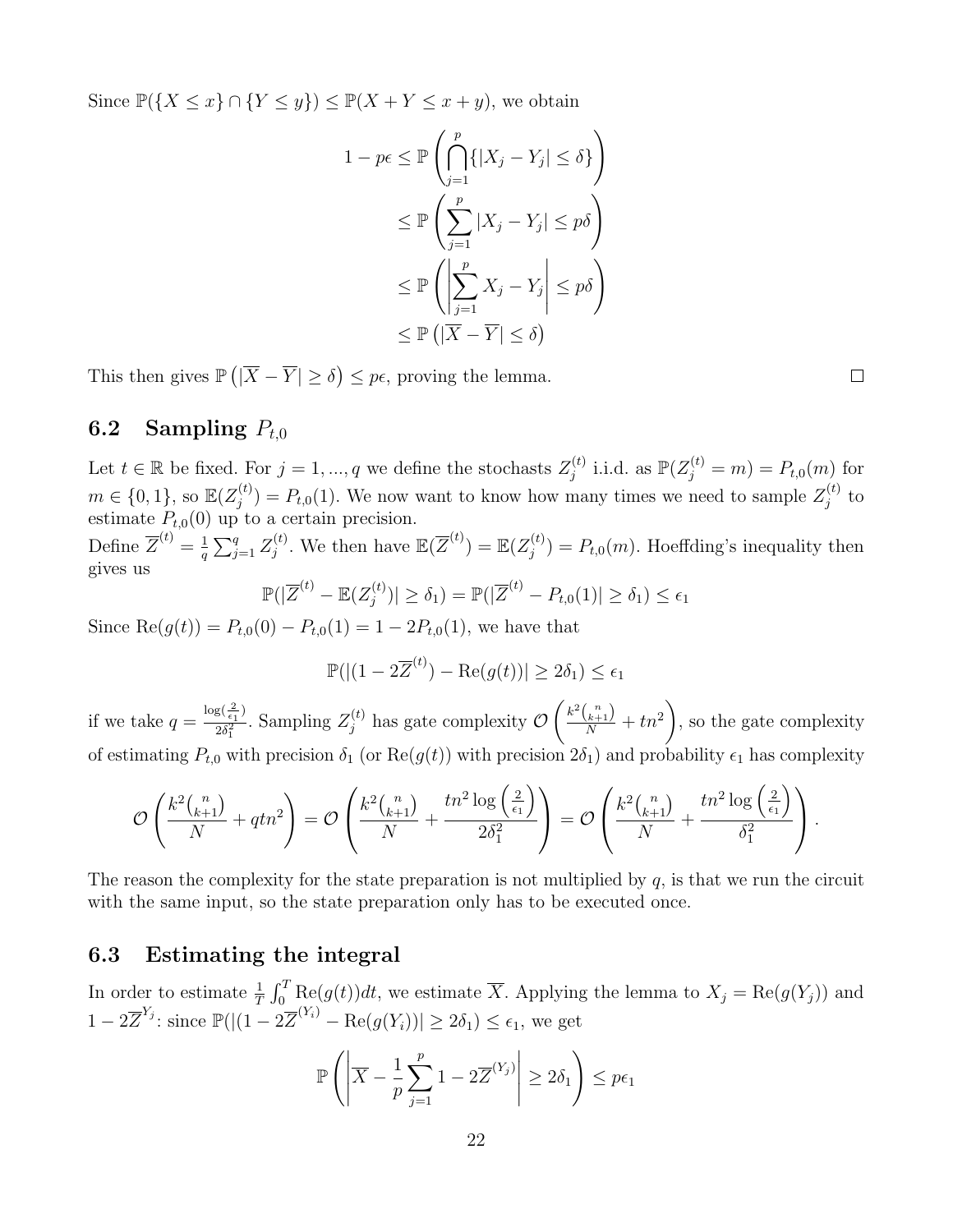Calculating  $\overline{Z}^{(Y_j)}$  has a gate complexity of  $\mathcal O$  $\left(\frac{k^2\binom{n}{k+1}}{N} + \frac{Tn^2\log(\frac{2}{\epsilon_1})}{\delta_1^2}\right)$  $\overline{\delta_1^2}$  $\setminus$ . Since we need to calculate this p times, we find a total of  $\mathcal O$  $\sqrt{ }$ p  $\left(\frac{k^2\binom{n}{k+1}}{N} + \frac{Tn^2\log\left(\frac{2}{\epsilon_1}\right)}{\delta_1^2}\right)$  $\left(\frac{\log\left(\frac{2}{\epsilon_1}\right)}{\delta_1^2}\right)$  to calculate  $\overline{X}$ .

#### <span id="page-25-0"></span>6.4 Putting it together

If we want  $\vert$  $\overline{X} - \frac{1}{\tau}$  $\frac{1}{T}\int_0^T \text{Re}(g(t))dt \leq \delta_2$  with chance  $1 - \epsilon_2$ , we need to choose  $p = \frac{2\log(\frac{2}{\epsilon_2})}{\delta_2^2}$  $\frac{\delta \zeta_{\epsilon_2}}{\delta_2^2}$ . This gives

$$
\mathbb{P}\left(\left|\overline{X} - \frac{1}{p}\sum_{j=1}^p 1 - 2\overline{Z}^{(Y_j)}\right| \ge 2\delta_1\right) \le p\epsilon_1 = \frac{2\epsilon_1 \log(\frac{2}{\epsilon_2})}{\delta_2^2}
$$

and

$$
\mathbb{P}\left(\left|\overline{X} - \frac{1}{T} \int_0^T \text{Re}(g(t))dt\right| \ge \delta_2\right) \le \epsilon_2
$$

Together, this gives

$$
\mathbb{P}\left(\left|\frac{1}{p}\sum_{j=1}^p 1 - 2\overline{Z}^{(Y_j)} - \frac{1}{T} \int_0^T \text{Re}(g(t))dt\right| \ge 2\delta_1 + \delta_2\right) \le \frac{2\epsilon_1 \log(\frac{2}{\epsilon_2})}{\delta_1^2} + \epsilon_2
$$

We can calculate this with a complexity of  $\mathcal O$  $\int \frac{\log(\frac{2}{\epsilon_2})}{\sqrt{\epsilon_2}}$  $\overline{\delta_2^2}$  $\left(\frac{k^2\binom{n}{k+1}}{N} + \frac{Tn^2\log(\frac{2}{\epsilon_1})}{\delta_1^2}\right)$  $\frac{\log(\frac{2}{\epsilon_1})}{\delta_1^2}\Bigg)\Bigg).$ Last of all, we add the error between  $\Big|$ 1  $\frac{1}{T}\int_0^T \mathrm{Re}(g(t))dt - \frac{\beta_k}{N}$ N  $\begin{array}{c} \begin{array}{c} \begin{array}{c} \end{array} \\ \begin{array}{c} \end{array} \end{array} \end{array}$  $\langle \frac{1}{2}$  $2\pi T \frac{\lambda_{\min}}{\lambda_{\max}}$  $=\frac{\lambda_{\max}}{2\pi T\lambda}$  $\frac{\lambda_{\max}}{2\pi T\lambda_{\min}} = \delta_3$ . We get this by taking  $T = \frac{\lambda_{\text{max}}}{2\pi\lambda}$  $\frac{\lambda_{\max}}{2\pi\lambda_{\min}\delta_3}$ , so we get

$$
\mathbb{P}\left(\left|\frac{1}{p}\sum_{j=1}^p 1 - 2\overline{Z}^{(Y_j)} - \frac{\beta_k}{N}\right| \ge 2\delta_1 + \delta_2 + \delta_3\right) \le \frac{2\epsilon_1 \log\left(\frac{\epsilon_2}{2}\right)}{\delta_2^2} + \epsilon_2
$$

with time complexity

$$
\mathcal{O}\left(\frac{\log(\frac{2}{\epsilon_2})}{\delta_2^2} \left(\frac{k^2\binom{n}{k+1}}{N} + \frac{\lambda_{\max}n^2\log(\frac{2}{\epsilon_1})}{\lambda_{\min}\delta_1^2\delta_3}\right)\right).
$$

In order to simplify this, we take  $\delta = 2\delta_1 + \delta_2 + \delta_3$  and  $\epsilon = \frac{2\epsilon_1 \log(\frac{\epsilon_2}{2})}{\delta_1^2}$  $\frac{\delta_8(\sqrt{2})}{\delta_2^2} + \epsilon_2$ , equally splitting the precision and the error over the terms. This means we get  $\delta_1 = \frac{\delta}{4}$  $\frac{\delta}{4}$ ,  $\delta_2 = \delta_3 = \frac{\delta}{2}$  $\frac{\delta}{2}$  and  $\frac{2\epsilon_1 \log(\frac{\epsilon_2}{2})}{\delta_2^2}$  $\frac{\log(\frac{\pi}{2})}{\delta_2^2} = \epsilon_2 = \frac{\epsilon}{2}$  $\frac{\epsilon}{2}$ . Since  $\frac{2\epsilon_1 \log(\frac{\epsilon_2}{2})}{\delta^2}$  $\frac{\log\left(\frac{\epsilon_2}{2}\right)}{\delta_2^2} = \frac{8\epsilon_1\log\left(\frac{\epsilon_2}{2}\right)}{\delta^2}$  $\frac{\log(\frac{\pi}{2})}{\delta^2} = \frac{\epsilon}{2}$  $\frac{\epsilon}{2}$ , we get  $\epsilon_1 = \frac{\epsilon \delta^2}{16 \log \epsilon}$  $\frac{\epsilon \delta^2}{16 \log \left( \frac{\epsilon_2}{2} \right)} = \frac{\epsilon \delta^2}{16 \log \left( \frac{\epsilon_2}{2} \right)}$  $\frac{\epsilon \delta^2}{16 \log(\frac{\epsilon}{4})}$ . This gives P  $\left(\rule{0pt}{10pt}\right.$ 1 p  $\sum$ p  $j=1$  $1-2\overline{Z}^{(Y_j)}-\frac{\beta_k}{N}$ N  $\geq \delta$  $\setminus$  $\leq \epsilon$ 

with time complexity

$$
\mathcal{O}\left(\frac{\log(\frac{1}{\epsilon})}{\delta^2}\left(\frac{k^2\binom{n}{k+1}}{N}+\frac{\lambda_{\max}n^2\log\left(\frac{\log(\frac{\epsilon}{4})}{\epsilon\delta^2}\right)}{\lambda_{\min}\delta^3}\right)\right).
$$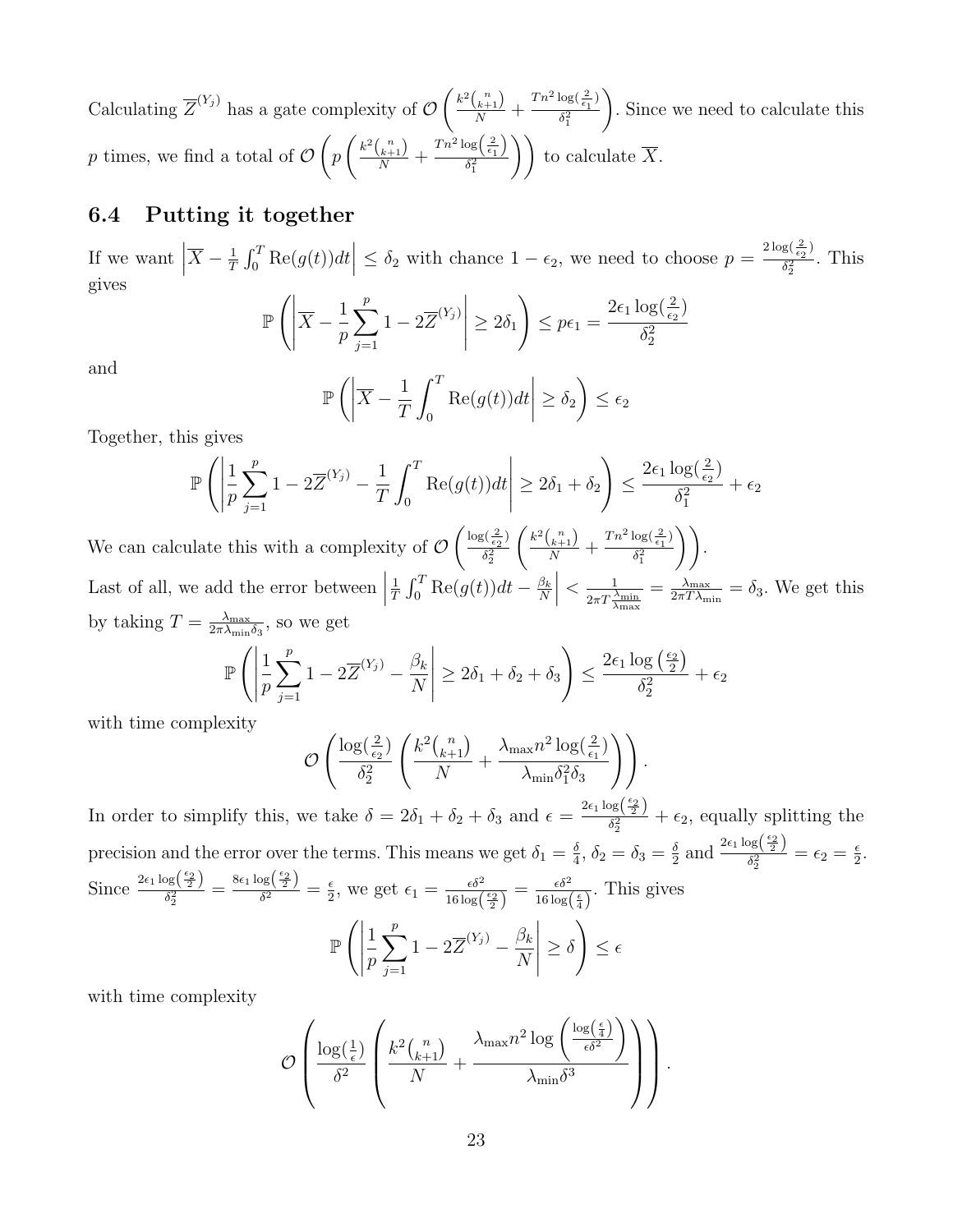#### <span id="page-26-0"></span>6.5 Summary

By first applying the state preparation (where we choose the classical version, without Grover's algorithm), then applying Hamiltonian simulation and finally applying the modified phase estimation explained in section [5,](#page-16-1) we get the following theorem.

**Theorem 1.** We can estimate  $\beta_k/N$  up to precision  $\delta$  with chance  $\epsilon$  with gate complexity

$$
\widetilde{\mathcal{O}}\left(\frac{\log(\frac{1}{\epsilon})}{\delta^2}\left(\frac{k^2\binom{n}{k+1}}{N}+\frac{\lambda_{\max}n^2\log\left(\frac{\log\left(\frac{\epsilon}{4}\right)}{\epsilon\delta^2}\right)}{\lambda_{\min}\delta^3}\right)\right)=\widetilde{\mathcal{O}}\left(\left(\frac{k^2\binom{n}{k+1}}{N}+\frac{\lambda_{\max}n^2}{\lambda_{\min}\delta^3}\right)/\delta^2\right)
$$

given that we know  $\lambda_{\text{max}}$  and  $\lambda_{\text{min}}$ .

By the Gershgorin circle theorem, we have  $\lambda_{\text{max}} \in \mathcal{O}(n)$ , giving a total complexity of

$$
\widetilde{\mathcal{O}}\left(\left(\frac{k^2\binom{n}{k+1}}{N} + \frac{n^3}{\lambda_{\min}\delta^3}\right)/\delta^2\right)
$$

This means that if  $\lambda_{\min} \in \Omega$   $\left(\frac{1}{\text{poly}}\right)$  $\frac{1}{\text{poly}(n)}$ , and  $\binom{n}{k+1}/N \in \mathcal{O}(\text{poly}(n))$ , this is polynomial, which are the same conditions for the algorithm to be polynomial as the original algorithm. The number of qubits required is around  $2n + r + 2$ , where r is the number of qubits required for the entries of the matrix B for Hamiltonian simulation, since we add one extra qubit for the phase estimation.

## <span id="page-26-1"></span>7 Conclusions and Further Research

We were able to reduce the number of ancilla qubits required for the phase estimation step of the algorithm from  $n + \left\lceil \log_2 \left( \frac{\lambda_{\text{max}}}{\lambda_{\text{min}}} \right) \right\rceil$  $\left(\frac{\lambda_{\max}}{\lambda_{\min}}\right)$  +  $\left\lceil \log_2\left(2+\frac{1}{2\epsilon}\right)\right\rceil$  to  $n+1$ , so with  $\frac{\lambda_{\max}}{\lambda_{\min}} \in \mathcal{O}(n)$ , we go from  $n + \log(n)$  to  $n + 1$ . This brings the total cost of the number of required qubits down from around  $2n+r+1+\left\lceil \log_2(\frac{\lambda_{\max}}{\lambda_{\min}}\right\rceil$  $\left(\frac{\lambda_{\max}}{\lambda_{\min}}\right)$  +  $\left[\log_2\left(2+\frac{1}{2\epsilon}\right)\right]$  down to around  $2n+r+2$ . However, this change comes at the cost of a higher complexity of the resulting algorithm. The time complexity of the original algorithm, with precision  $\delta$ , is equal to

$$
\widetilde{\mathcal{O}}\left(\left(\frac{k^2\binom{n}{k+1}}{N}+\frac{n^2}{\lambda_{\min}}\right)/\delta^2\right),\right)
$$

but the time complexity of the new algorithm, again with precision  $\delta$ , is equal to

$$
\widetilde{\mathcal{O}}\left(\left(\frac{k^2\binom{n}{k+1}}{N} + \frac{n^3}{\lambda_{\min}\delta^3}\right)/\delta^2\right).
$$

Do note that the new algorithm does not require more gates, in fact, it requires less, but the circuit does need to run more often to get the same level of precision.

Some questions, however, still remain open. For example, we do not know if  $\lambda_{\min} \in \mathcal{O}(1/\text{poly}(n)),$